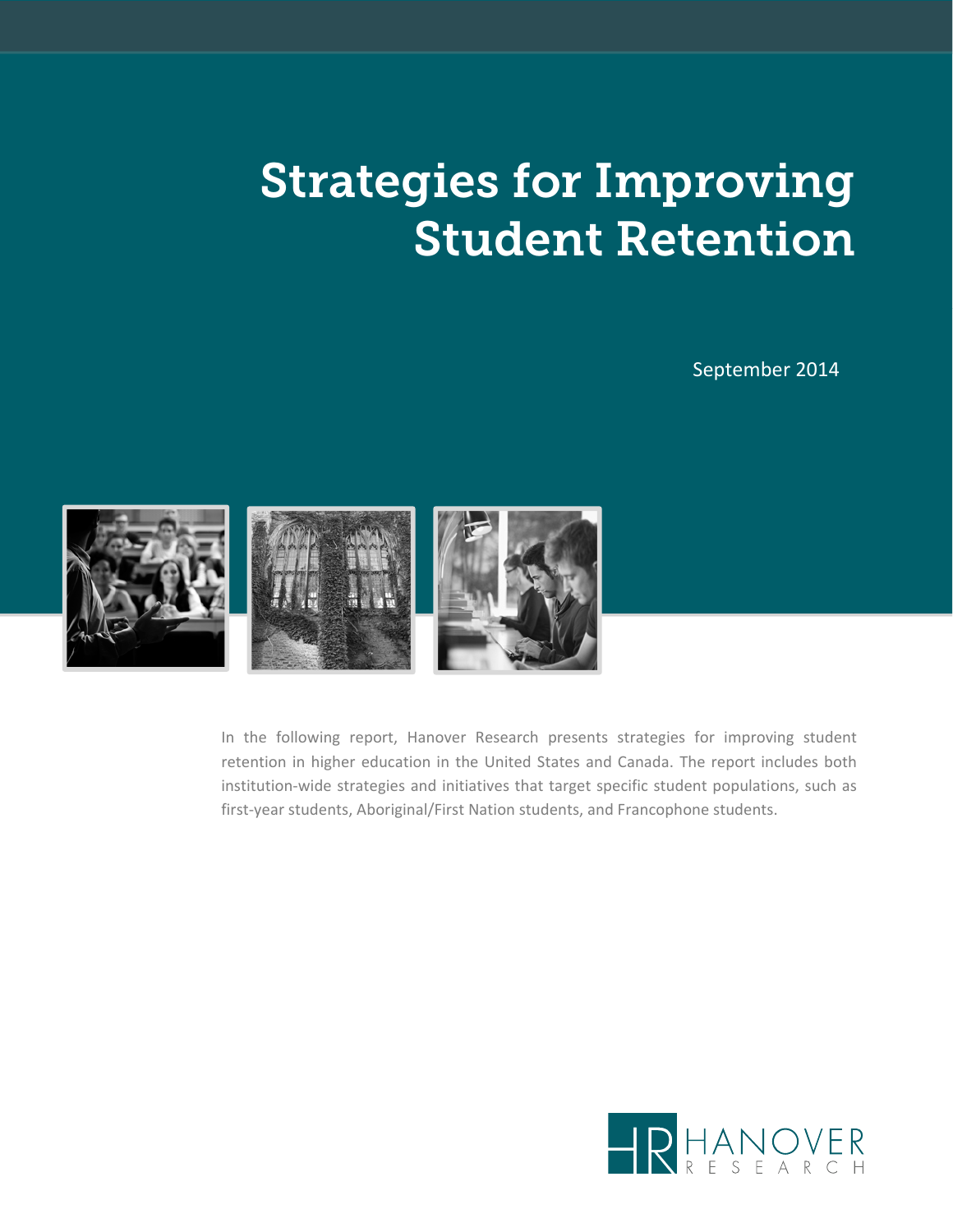# TABLE OF CONTENTS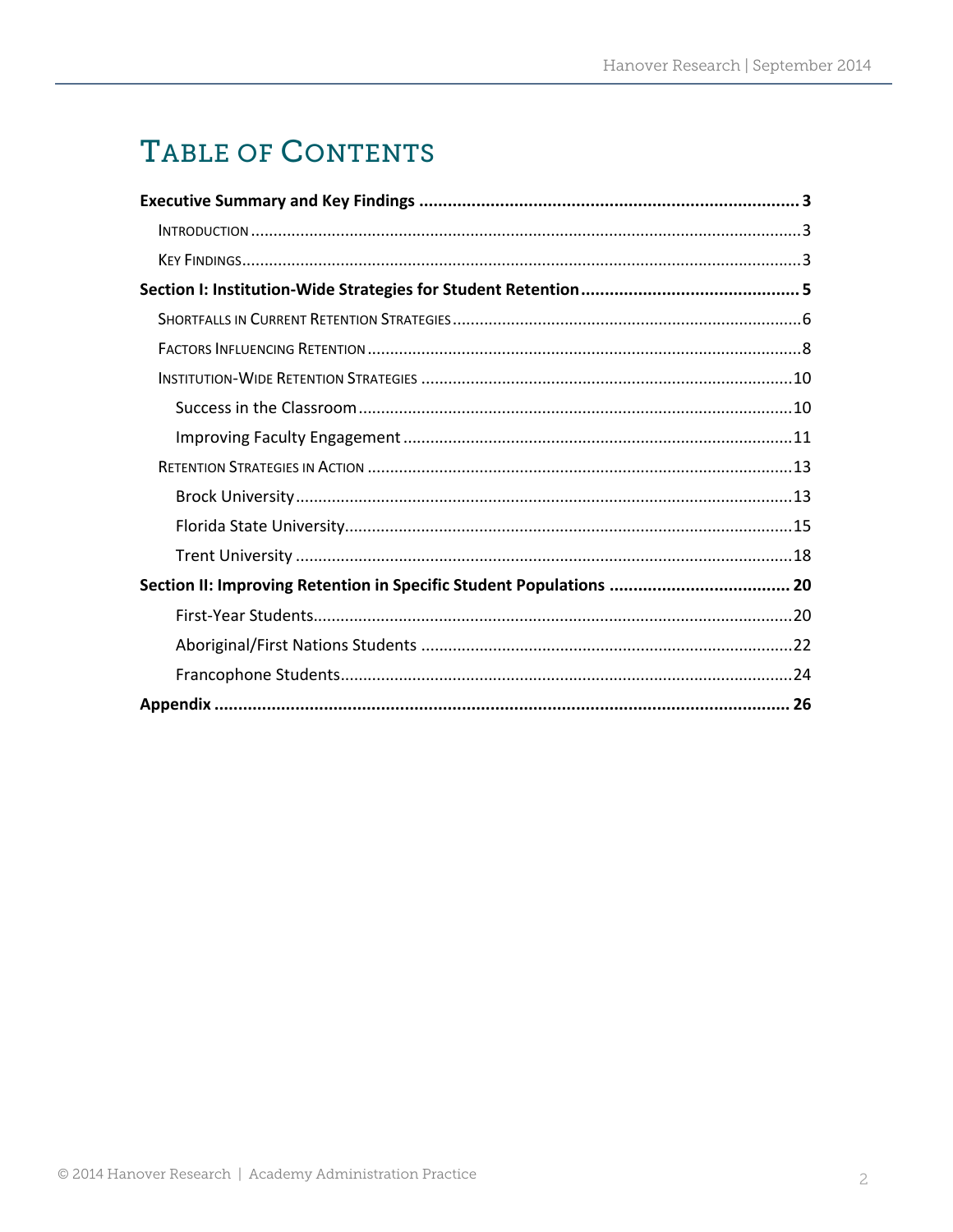### EXECUTIVE SUMMARY AND KEY FINDINGS

#### **INTRODUCTION**

This report presents a scan of retention practices among higher education institutions in the United States and Canada, including strategies that benefit all students and targeted initiatives for first‐year, Aboriginal/First Nations, and Francophone students. The report comprises two sections:

- **Section I** focuses on institution-wide retention strategies, addressing current shortfalls in retention strategies, factors influencing retention, and specific retention strategies in place at three North American universities.
- **Section II** presents a brief overview of trends and strategies for retaining first-year students, Aboriginal/First Nations students, and Francophone students, with illustrative examples from successful institutions.

An appendix at the end of this report provides supplementary information on student retention strategies.

#### **KEY FINDINGS**

- **A 2009 survey by The College Board found that many institutions state concern over their retention rates, but few allocate the necessary resources to affect long‐ term change at the institution**. Retention initiatives are often carried out across many departments and units in an institution, and many institutions lack a full‐time coordinator for these programs. Even institutions with retention coordinators seldom give these coordinators authority to launch new programs or fund new initiatives. Furthermore, few institutions provide incentives for faculty to take on additional roles teaching and advising first‐year students, and "soft activities," such as campus events and organizations that drive student engagement, are often downsized during budgetary cutbacks.
- **Seven constructs can influence student retention. These are: academic advising, social connectedness, student involvement, faculty and staff approachability, business procedures, learning experiences, and student support services**. Vincent Tinto, an established retention scholar, suggests that institution‐wide improvement of classroom practices is essential for driving up retention among all students. Academic support, student engagement, and faculty interaction in the classroom can help keep students on track to graduate.
- **Effective student support services can have a measurable, significant, positive impact on student retention and graduation rates across the institution.**
	- o A study at Brock University found that participation in Learning Skills Services, a service available to all students, had a small but significant effect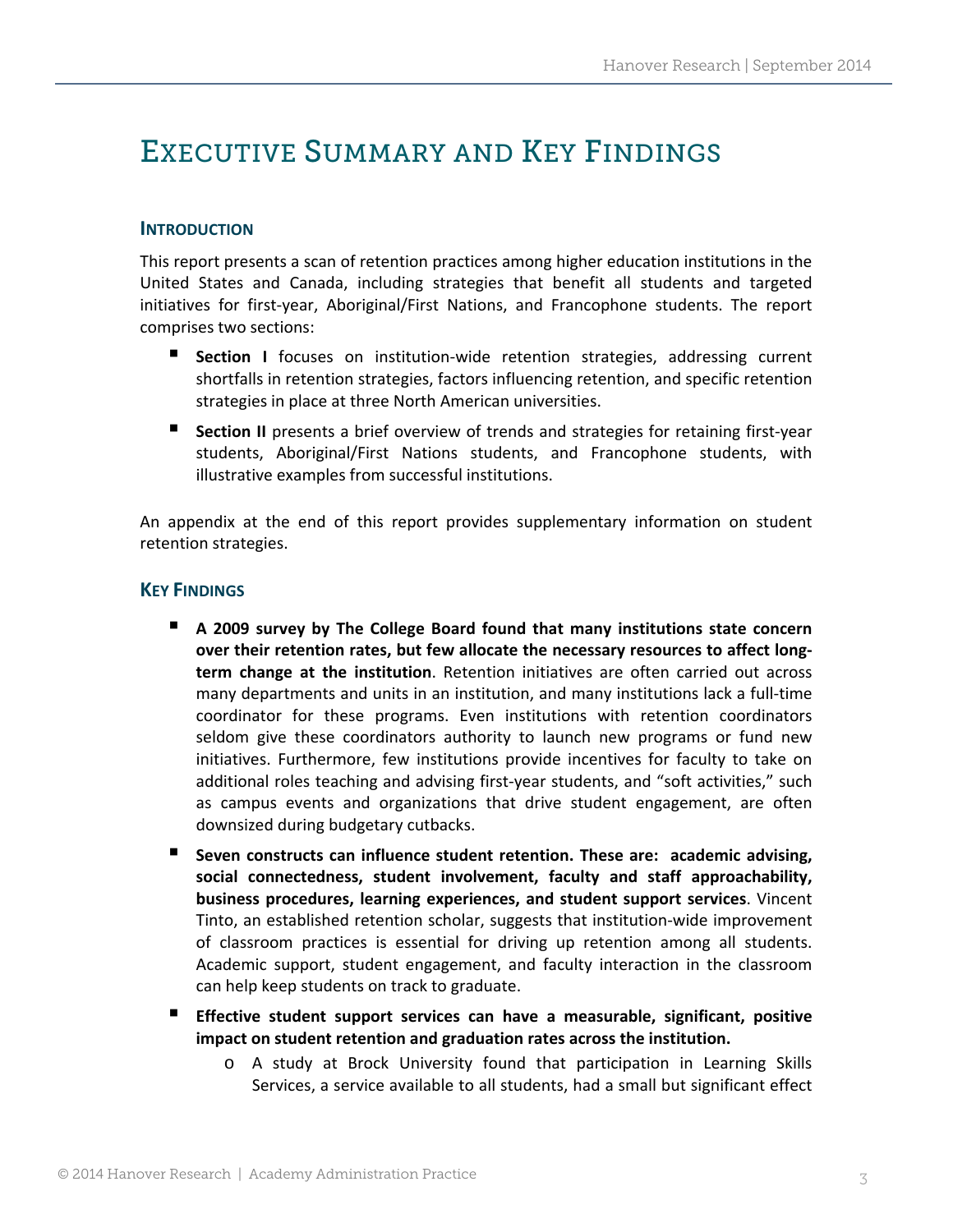on academic outcomes, including higher grades and higher retention rates among students using these services.

- $\circ$  At Florida State University, a combination of six initiatives targeting student retention and graduation rates resulted in a 7‐percent improvement in retention among first‐time students between 1999 and 2010.
- o Trent University improved its first‐year retention rate by 3.5 percent between 2007 and 2011, following implementation of four retention improvement strategies across the institution. The strategic plan emphasized student-centred education, redesigned scholarship and bursary programs, improving student support programs, and enhanced student organizations and activities.
- **Orientation programs, optional introductory learning and study skills courses (either for‐credit or non‐credit), and mentoring or coaching programs are some of many approaches for improving first‐year retention.** For example, the University of Wisconsin‐Green Bay saw marked improvement in student persistence following the implementation of first-year seminars for freshman students, with a nearly 10percent higher retention rate from the first year to the second year among seminar participants compared to non‐participants.
- **Anecdotal evidence suggests that a physical Aboriginal student services program on campus, partnerships with Elders and Aboriginal community leaders, and peer counseling and mentoring all have a positive impact on Aboriginal student retention.** However, a general lack of standardized records about Aboriginal services utilization or formal program review processes makes it difficult to quantify the impact of these services on retention among this student population.
- **Little existing research addresses retention strategies for Francophone students in Canada**. The University of Ottawa, which recruits more than 55 percent of Ontario's university‐bound Francophone students, provides a wide range of services to Francophone students including bilingual staff and access to most of the same student support resources as English‐speaking students. The University also launched a Francophone mentoring program in 2011 that pairs new students with second- and third-year Francophone students to guide them through the transition to university life.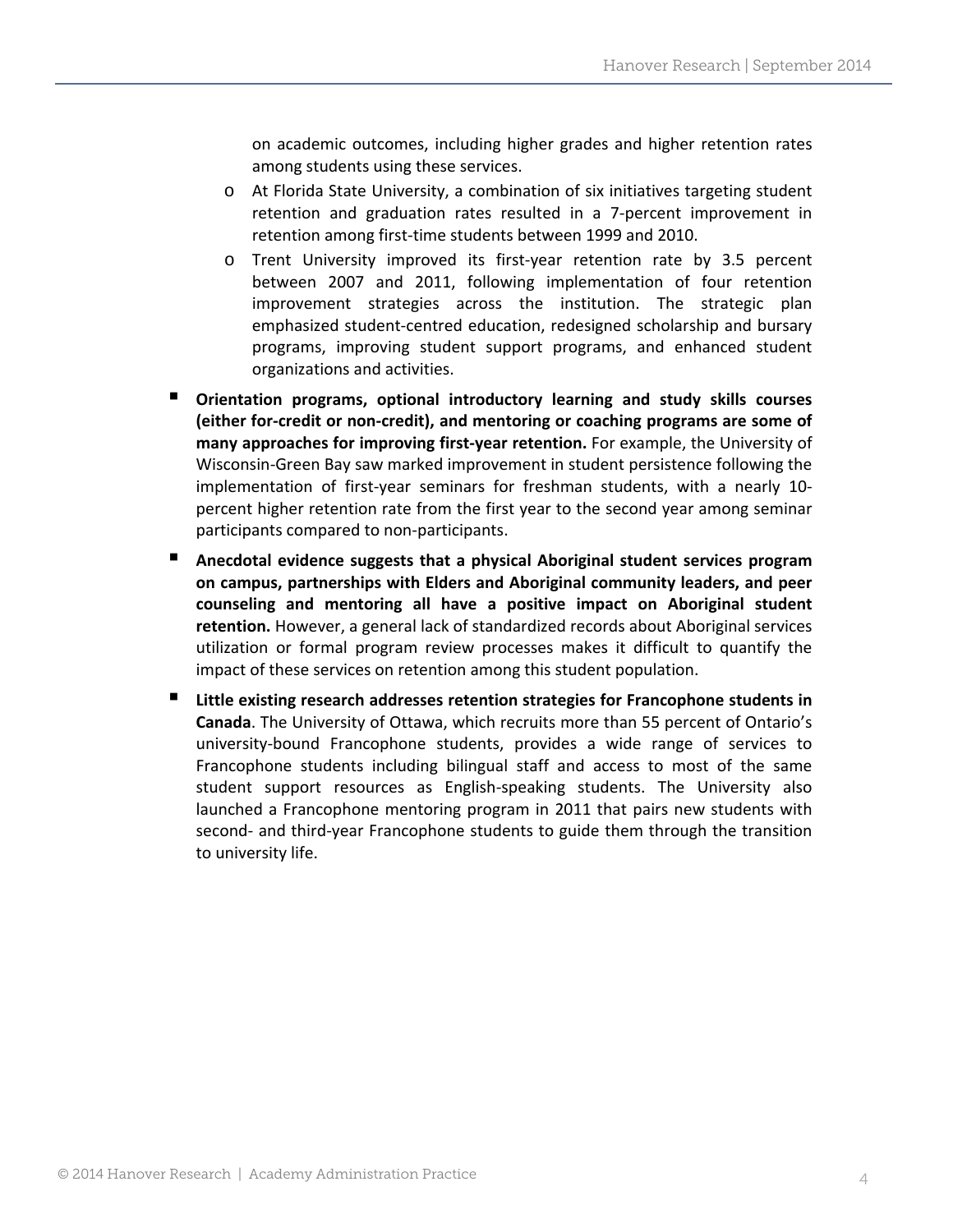# SECTION I: INSTITUTION-WIDE STRATEGIES FOR STUDENT RETENTION

Student retention has become an issue of increasing concern for higher education institutions in the United States and Canada. According to a National Center for Education Statistics (NCES) survey of the cumulative withdrawal rate for first‐time students at a four‐ year institutions in the United States, only 64 percent of students who entered in 2004 had obtained any kind of degree or certificate by spring of 2009. $<sup>1</sup>$  Nearly 24 percent of students</sup> who had enrolled in 2004 had no degree or certificate and were not enrolled at any institution in the spring of 2009, while 12 percent were still enrolled and pursuing a degree or certificate.

Among eleven Ontario universities reporting data in 2009,<sup>2</sup> the average seven-year graduation rate for students enrolled in full-time, year-one studies in 2002 was 80 percent.<sup>3</sup> This means that one in five students who enrolled full‐time in 2002 had not yet completed their degree seven years later. More recent comparative data are unavailable.

With a shrinking pool of potential students in Canada and the United States, student retention is paramount for accomplishing institutional goals for growth and success. The Canadian higher education market is becoming more competitive, and it is "far more cost effective to retain a current student than to recruit a new one."<sup>4</sup> Low student retention rates negatively affect both the student and the institution. Colleges and universities devote a large amount of resources toward students who leave with an incomplete education, and

*With the Canadian higher education market becoming more competitive, it is "far more cost effective to retain a current student than to recruit a new one."*

students who do not finish their program leave with student debt but no degree that will help them find a job to repay this debt.<sup>5</sup> With this in mind, many institutions seek to develop a plan for improving student retention rates by focusing on particular at‐risk student populations and/or implementing an institution‐wide approach.

<sup>&</sup>lt;sup>1</sup> "Six-Year Attainment, Persistence, Transfer, Retention, and Withdrawal Rates of Students Who Began Postsecondary Education in 2003‐2004." U.S. Department of Education, July 2011. Table 5.0‐A, p. 188.

http://nces.ed.gov/pubs2011/2011152.pdf <sup>2</sup> Universities reporting data to the Common University Data Ontario (CUDO) in <sup>2009</sup> included Brock University, Lakehead University, Laurentian University, McMaster University, Nipissing University, OCAD University, Queen's University, Toronto (All Campuses), University of Waterloo, University of Windsor, and Wilfrid Laurier University. <sup>3</sup> "Key Performance Indicators, Degree Completion Rate for Undergraduate Cohort, New Year <sup>1</sup> Students (2009)."

Common University Data Ontario.

http://cudo.cou.on.ca/page.php?id=7&table=22#univ=1,2,3,8,9,12,14,15,16,17,23,24,25,27,28,30,31,32,33,34,42

<sup>&</sup>amp;y=2009&r=1463 <sup>4</sup> "Five Ways to Meet the Coming Enrollment Management Challenges for Canadian Higher Education." Noel‐Levitz, January 15, 2014. http://blog.noellevitz.com/2014/01/15/ways-meet-coming-enrollment-managementchallenges‐canadian‐higher‐education/ <sup>5</sup> Vedder et al. "25 Ways to Reduce the Cost of College." Center for College Affordability and Productivity.

http://www.centerforcollegeaffordability.org/uploads/25\_Ways\_Ch15.pdf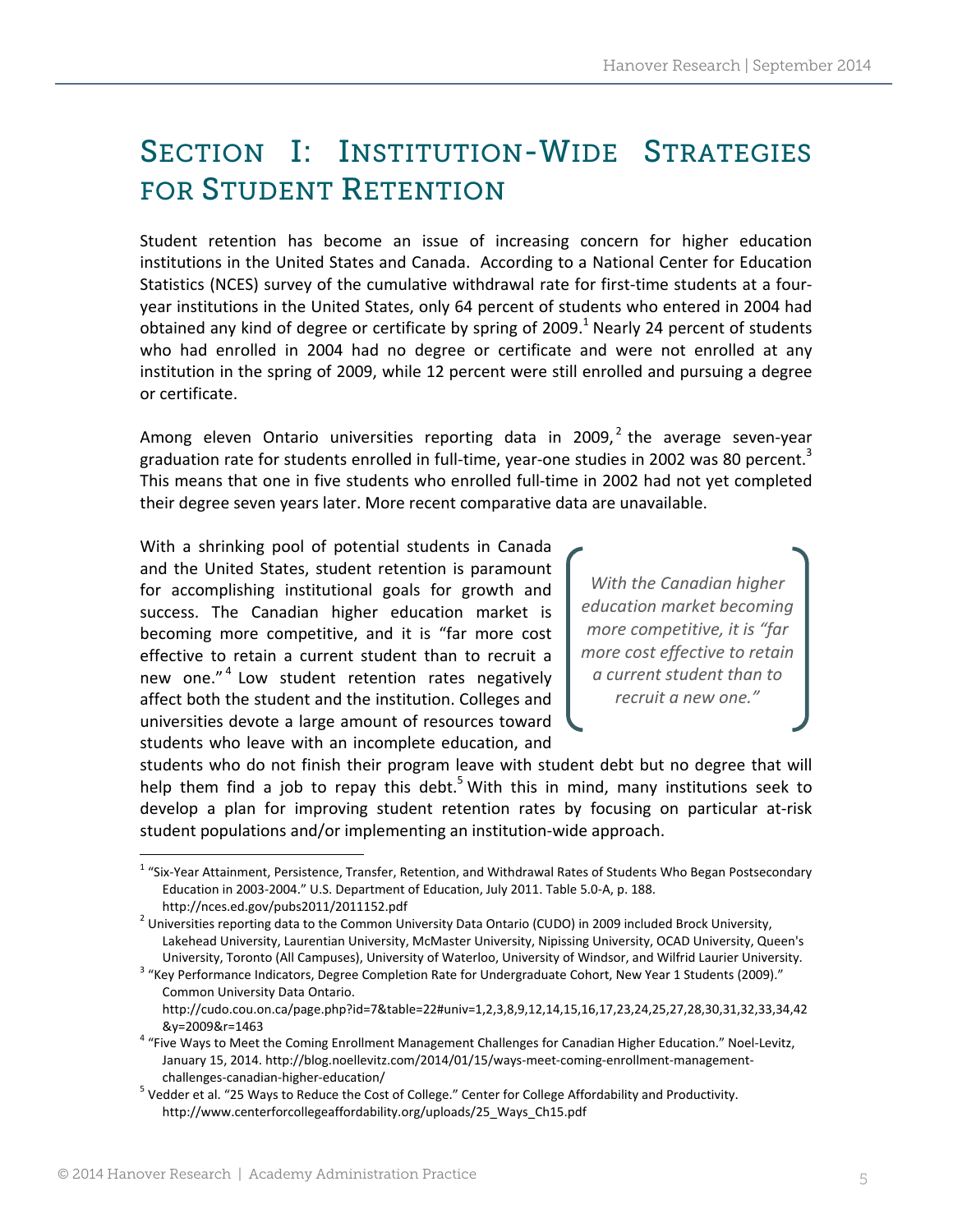

**Figure 1.1: Seven‐Year Graduation Rates at Ontario Universities, 2009**

Source: CUDO<sup>6</sup>

#### **SHORTFALLS IN CURRENT RETENTION STRATEGIES**

While attention to student retention and persistence has increased over the past 30 years, graduation rates in the United States have remained relatively constant over this period.<sup>7</sup> Many institutions recognize their retention issues, but administrators may feel a sense of "paralysis" when considering implementing new retention efforts.<sup>8</sup> **However, poor planning or implementation of retention policies can have far‐reaching financial effects on the institution.** For example, Jane Wellman, Executive Director of the Delta Cost Project,<sup>9</sup> points out that there are many costs to an institution when an institution loses a student, including: $^{10}$ 

- Losses in tuition revenue;
- Losses in auxiliary revenues;
- Losses in revenue from future alumni philanthropy (a student who [does not] graduate is a lost opportunity to cultivate a future donor);
- The additional cost of recruiting and enrolling the students who will fill the voided places of those who [do not] persist;

 <sup>6</sup> "Key Performance Indicators, Degree Completion Rate for Undergraduate Cohort, New Year 1 Students (2009)," Op.

cit. <sup>7</sup> "Student Success in State Colleges and Universities: <sup>A</sup> Matter of Culture and Leadership." American Association of State Colleges and Universities, 2005. http://www.calpoly.edu/~acadsen/documents/AASCU‐

GRO\_Report\_093005.pdf <sup>8</sup> Fusch, D. "Where Current Retention Efforts Fall Short." Academic Impressions, April 7, 2011.

http://www.academicimpressions.com/news/where-current-retention-efforts-fall-short<br><sup>9</sup> The Delta Cost Project is an undertaking of the American Institutes for Research centered on analyzing higher education revenues, spending, and outcomes. See: "Delta Cost Project." American Institutes for Research.

http://www.deltacostproject.org/<br><sup>10</sup> Bulleted points taken verbatim from: Fusch, Op. cit.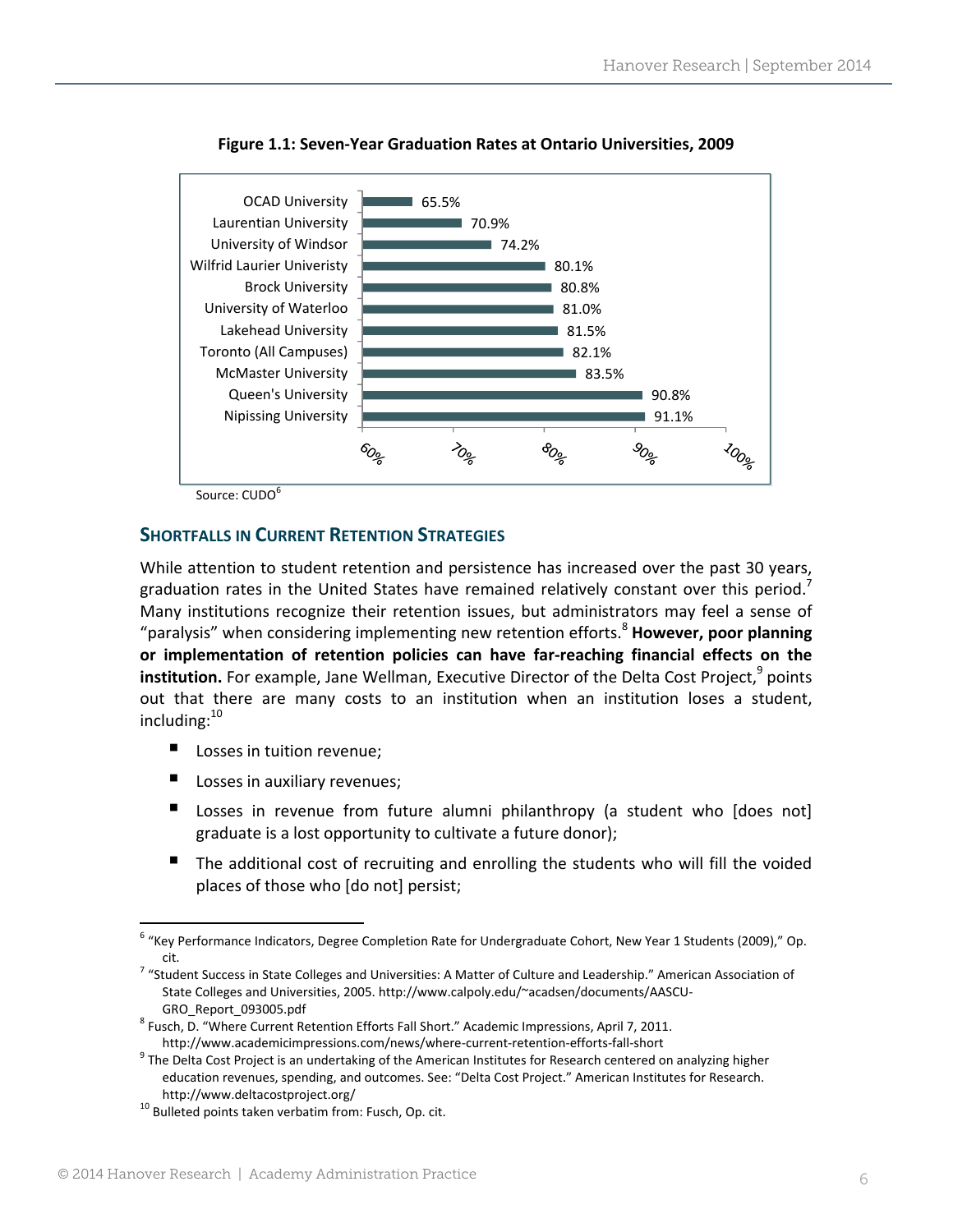- The cost of turning away other applicants in favor of admitting an applicant who then [does not] persist; and
- Losses in state subsidies that had been directed at students who then [do not] persist.

To further examine the reasons why there has been little improvement in retention despite a widespread awareness of the issue, in 2009 The College Board conducted a survey of 90 postsecondary institutions in five states about current student retention strategies.<sup>11</sup> The survey found that while institutions state concern over their retention rates, few allocate the necessary resources to affect long-term change at the institution.<sup>12</sup>

Most institutions monitor their retention data and have retention committees that develop institutional initiatives for increasing persistence among students.<sup>13</sup> However, few **institutions have a full‐time coordinator for retention programs**, which are often carried out in many departments and units across the institution. The average full-time equivalent staff dedicated to retention programs at surveyed institutions was only .29.<sup>14</sup> Even at institutions with a retention coordinator, few reported that this position had the authority to launch new programs or fund new initiatives. $^{15}$ 

**The College Board survey also revealed that many institutions do not provide adequate incentives for faculty to teach or advise first‐year students**. Several scholars on retention in higher education have stressed the importance of small classes for first-year students and having first-year courses taught by full-time faculty.<sup>16</sup> Moreover, many institutions require that first-year students meet with an academic advisor at least once a semester to guide student academic success. However, only about 30 percent of institutions offer any incentives to faculty for teaching first‐year classes or for serving as a faculty advisor. The College Board argues that "interactions with faculty during student's first year of college can have a positive impact on persistence." $^{17}$  Incentivizing faculty interactions with first-year students can help encourage full-time faculty to take on additional responsibilities, such as advising and other leadership roles, that have a positive relationship on student retention.

Finally, administrators may focus too narrowly on improving retention for a particular student population and neglect the broader institution-wide need for improved student retention when managing retention issues. In these cases, initiatives may target one unit of the university, such as admissions or student services, rather than integrating student retention into the larger strategic plan for the institution. Instead, for institutions aiming to

<sup>&</sup>lt;sup>11</sup> "How Colleges Organize Themselves to Increase Student Persistence: Four Year Institutions." College Board Advocacy and Indiana University's Project on Academic Success, 2009. p. 15.

http://professionals.collegeboard.com/profdownload/college-retention.pdf<br>
<sup>12</sup> Ibid., p. 1.<br>
<sup>13</sup> Ibid., p. 7.<br>
<sup>14</sup> Ibid., p. 6.<br>
<sup>15</sup> Ibid., p. 7.<br>
<sup>16</sup> Ibid., p. 9.<br>
<sup>17</sup> Ibid.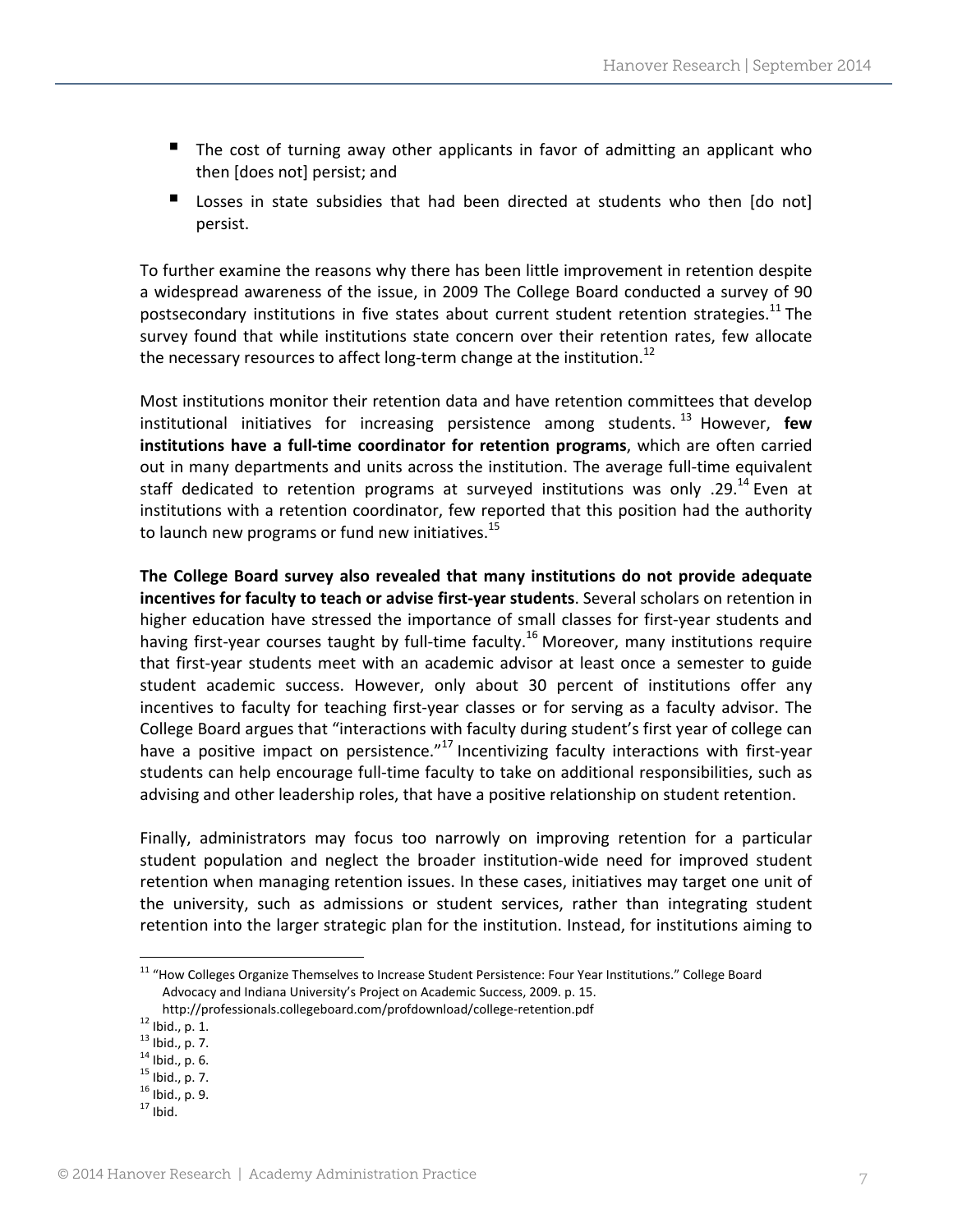affect a large-scale change, "recruitment strategy, organizational structures, student programming, academic policies, and incentives need to be aligned to support that experience and ensure the institution delivers on its promise."<sup>18</sup> Any retention plan should be mission-driven and consider the institution's unique circumstances.

#### **FACTORS INFLUENCING RETENTION**

Institutions often assess "student success" through a variety of metrics that address academic achievement, student engagement, and retention. Although success can be defined in many different ways, the Higher Education Quality Council of Ontario (HEQCO) suggests that student success in postsecondary education is characterized by "solid and effective teaching, strong levels of student engagement, deep learning, and value‐added skills development," resulting in a postsecondary credential that provides added employment, health, and civic benefits to the student throughout their lifetime.<sup>19</sup>

To assess student success through improved retention, HEQCO recommends that institutions first consider a number of factors, including academic selectivity, program mix, administrative policies, institution size, and characteristics of the student population.<sup>20</sup> **Academic selectivity** has a clear relationship with retention rates according to data from Ontario institutions.<sup>21</sup> More selective institutions typically have higher completion rates

*Student success is characterized by "solid and effective teaching, strong levels of student engagement, deep learning, and value‐added skills development."*

than those that engage a broader student body of traditionally underrepresented groups. Different **program types**, such as certificate programs versus applied degree programs, may have different student retention rates according to longitudinal studies. **Institutional policies** like course withdrawal deadlines and tuition refund policies and **institution size** can also influence student engagement and retention rates. These are all factors to consider when measuring student success metrics and benchmarking one institution against others.

**A study of student satisfaction and persistence by researchers at the University of Southern Mississippi considered seven constructs that can factor into student retention**: academic advising; social connectedness; involvement and engagement; faculty and staff approachability, business procedures; learning experiences; and student support services.<sup>22</sup> **Academic advising** is considered "perhaps the most crucial aspect" of a student's

<sup>&</sup>lt;sup>18</sup> Fusch, Op. cit.<br><sup>19</sup> Wiggers, R. and C. Arnold. "Defining, Measuring and Achieving 'Student Success' in Ontario Colleges and Universities." The Higher Education Quality Council of Ontario, 2011. p. 2.

http://www.heqco.ca/SiteCollectionDocuments/AtlssueStudent%20Success%20ENG.pdf<br><sup>20</sup> Ibid., pp. 2-3.<br><sup>21</sup> Ibid.<br><sup>22</sup> Roberts, J. and R. Styron. "Student Satisfaction and Persistence: Factors Vital to Student Retention." Res

*Higher Education Journal*, March 2010. pp. 3‐6.

http://search.proquest.com/docview/762208723/fulltextPDF?accountid=132487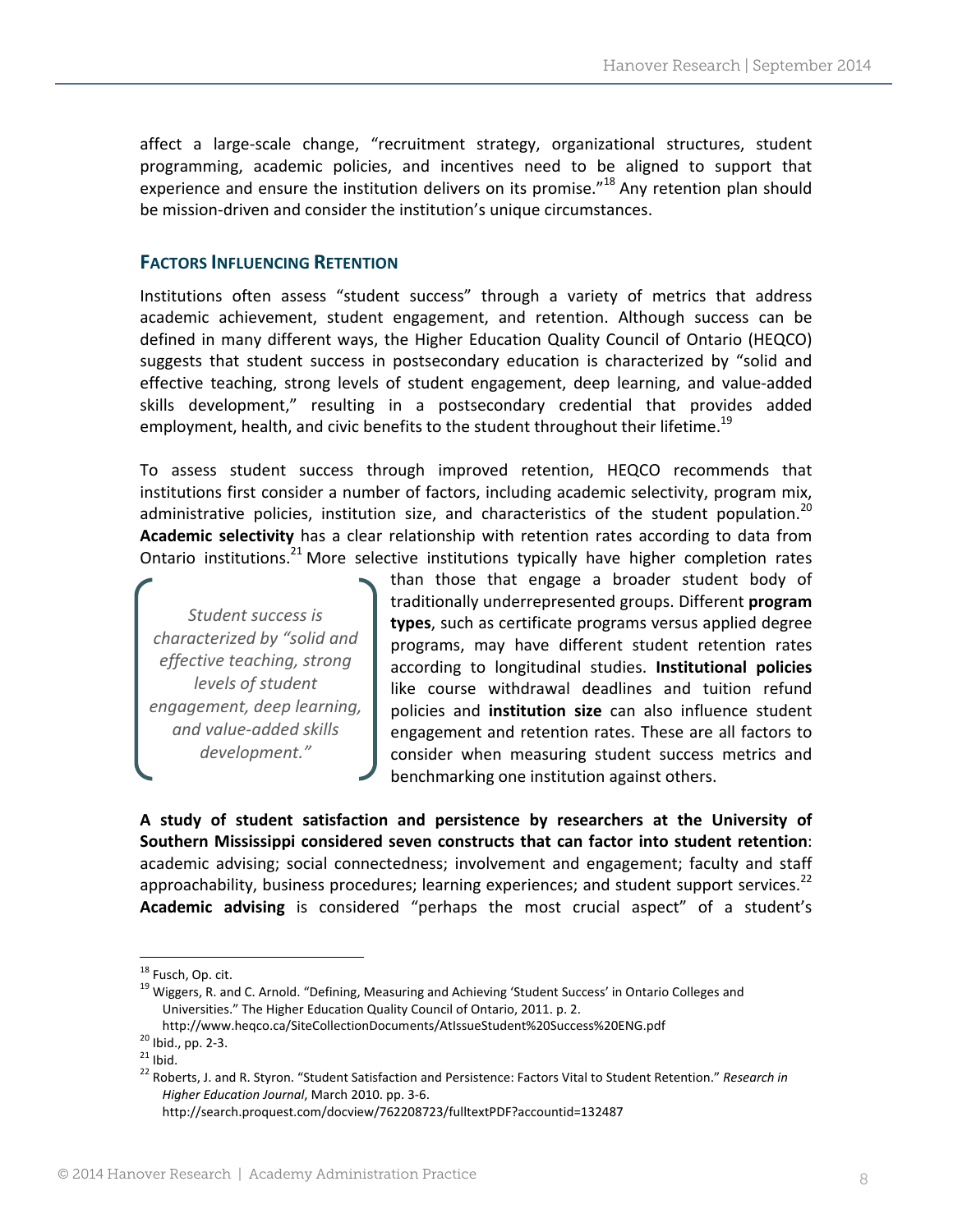interaction and engagement with university staff and can play a major role in retention.<sup>23</sup> According to a 2009 survey by The College Board, about 83 percent of the U.S. institutions surveyed require first-year students to meet with advisers at least once each semester. $^{24}$ Vincent Tinto, who has published extensively on student retention in the United States, suggests that social support for students through advising or mentoring can enhance retention and completion.  $25$  This is especially true for at-risk student populations like firstgeneration and low‐income students who may lack other resources for dealing with the challenges of completing a post‐secondary degree program.

**Social connectedness** and **student involvement** are also important elements influencing student retention. Tinto has argued that social integration and commitment to the institution are major considerations for student persistence.<sup>26</sup> Several studies have found that students are more reluctant to leave an institution after joining a campus organization.<sup>27</sup> Social connections allow students to "bond with other students to achieve a common goal," such as completing their degree program.<sup>28</sup> Therefore, despite temptations to cut "soft activities" during budgetary cutbacks, $2^{\frac{3}{9}}$  it is important that students have a variety of opportunities to engage with peers through campus activities and organizations.

Students who engage with faculty and staff at the university are more likely to persist to graduation as well.30 **Faculty and staff approachability**, through providing adequate contact information, offices hours, and other opportunities for interaction, can greatly impact whether a student feels comfortable contacting a professor or advisor. Some scholars argue that smaller class sizes and introductory courses taught by full‐time faculty encourage more faculty-student interaction, which can positively affect to student success and retention.<sup>31</sup>

Furthermore, burdensome **business procedures** or institutional bureaucracy can cause students to develop a negative relationship with their university. If students have unhelpful or unpleasant experiences with units like the business office, residence life, financial aid, or departments that define major requirements, they may become disillusioned toward the institution and less likely to finish their program.<sup>32</sup>

<sup>&</sup>lt;sup>23</sup> Ibid., p. 3.<br><sup>24</sup> "How Colleges Organize Themselves to Increase Student Persistence: Four Year Institutions." Op. cit., p. 9.<br><sup>25</sup> Tinto, V. "Promoting Student Completion One Class at a Time." Pell Institute for the S

Higher Education. http://www.acenet.edu/news‐room/Documents/Promoting‐Student‐Completion‐One‐Class‐at‐

a-Time--Tinto.pdf<br><sup>26</sup> Albert, S. "Student Retention – A Moving Target." Council of Ontario Universities, July 2010. p. 2. http://cou.on.ca/publications/academic‐colleague‐papers/pdfs/ac‐discussion‐paper‐student‐retention‐‐‐july‐

<sup>2010</sup>\_<br>
27 Ibid., p. 2.<br>
28 Roberts and Styron, Op. cit., p. 3.<br>
29 Albert, Op. cit., p. 4.<br>
30 Roberts and Styron, Op. cit., p. 4.<br>
31 "How Colleges Organize Themselves to Increase Student Persistence: Four Year Instituti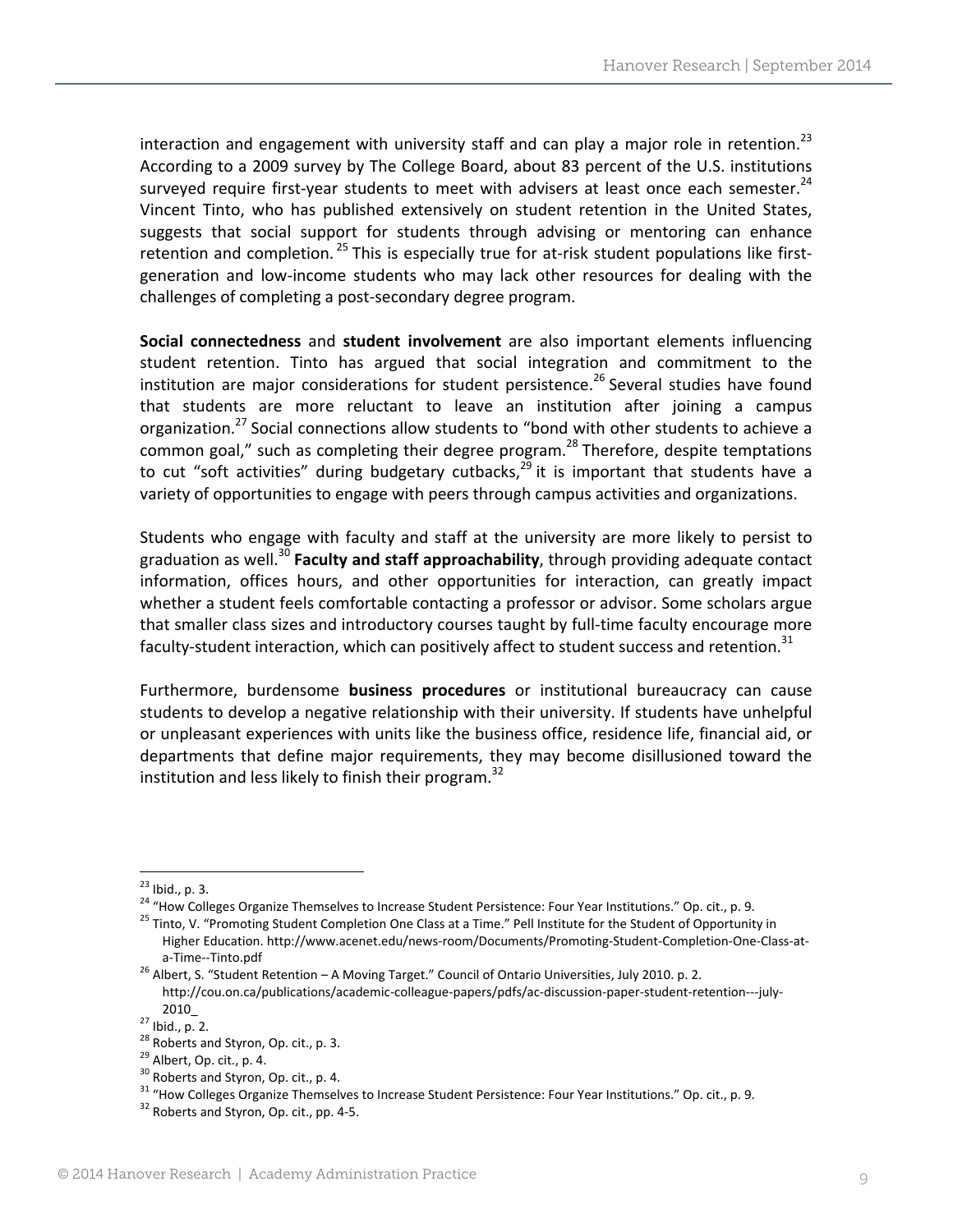Learning experiences are "the collective effort of faculty, staff and students."<sup>33</sup> Tinto suggests that the classroom is the primary place for students to engage with their peers and with faculty.<sup>34</sup> This is particularly applicable for non-residential students and students working part-time or full-time while earning their degree, who may not engage in other campus activities, events, or organizations.35 As such, Tinto argues that the classroom should be the starting point for retention initiatives:

What would it mean for institutions to take student completion seriously? First and foremost it would mean that institutions would stop tinkering at the margins of institutional educational life and make enhancing student classroom success the linchpin about which they organize their activities. Rather than beginning the conversation about improving student completion with the question "What programs should we employ?" institutions would first ask "What is the nature of the educational experience we want our students to have in attending our institution?"

Finally, **student support services**, such as academic support centres for speaking, writing, and mathematics, can help ensure students succeed in higher education.<sup>36</sup> Studies by the Office of Educational Research and Improvement in the U.S. Department of Education and other education researchers suggest that "academic resources such as these produced statistically significant positive impacts on student persistence."<sup>37</sup> While academic support centres allow a university to accept students with a broader range of ability levels, such services can have a high cost as these students still have increased probability of taking longer to graduate or not completing their program.<sup>38</sup>

#### **INSTITUTION‐WIDE RETENTION STRATEGIES**

#### *SUCCESS IN THE CLASSROOM*

In order to promote student success and persistence through graduation, Vincent Tinto suggests a focus on improving the classroom because "if [students] do not succeed in the classroom, one class at a time, they do not succeed in college."39 **Tinto proposes improving classroom practices in four ways: expectations, support, assessment and feedback, and involvement**.

First, clearly defined **expectations** in the classroom can help students to develop realistic expectations and begin to plan their time according to competing demands in college.<sup>40</sup> All faculty members should provide clear information about course requirements, assignments, examinations, and projects. Furthermore, faculty should retain high expectations of

<sup>&</sup>lt;sup>33</sup> Ibid., p. 5.<br><sup>34</sup> Tinto, Op. cit., p. 1.<br><sup>35</sup> Ibid.<br><sup>36</sup> Roberts and Styron, Op. cit., pp. 5–6.<br><sup>37</sup> Ibid., p. 6.<br><sup>38</sup> Albert, Op. cit., p. 4.<br><sup>39</sup> Tinto, Op. cit., p. 1.<br><sup>40</sup> Ibid., p. 3.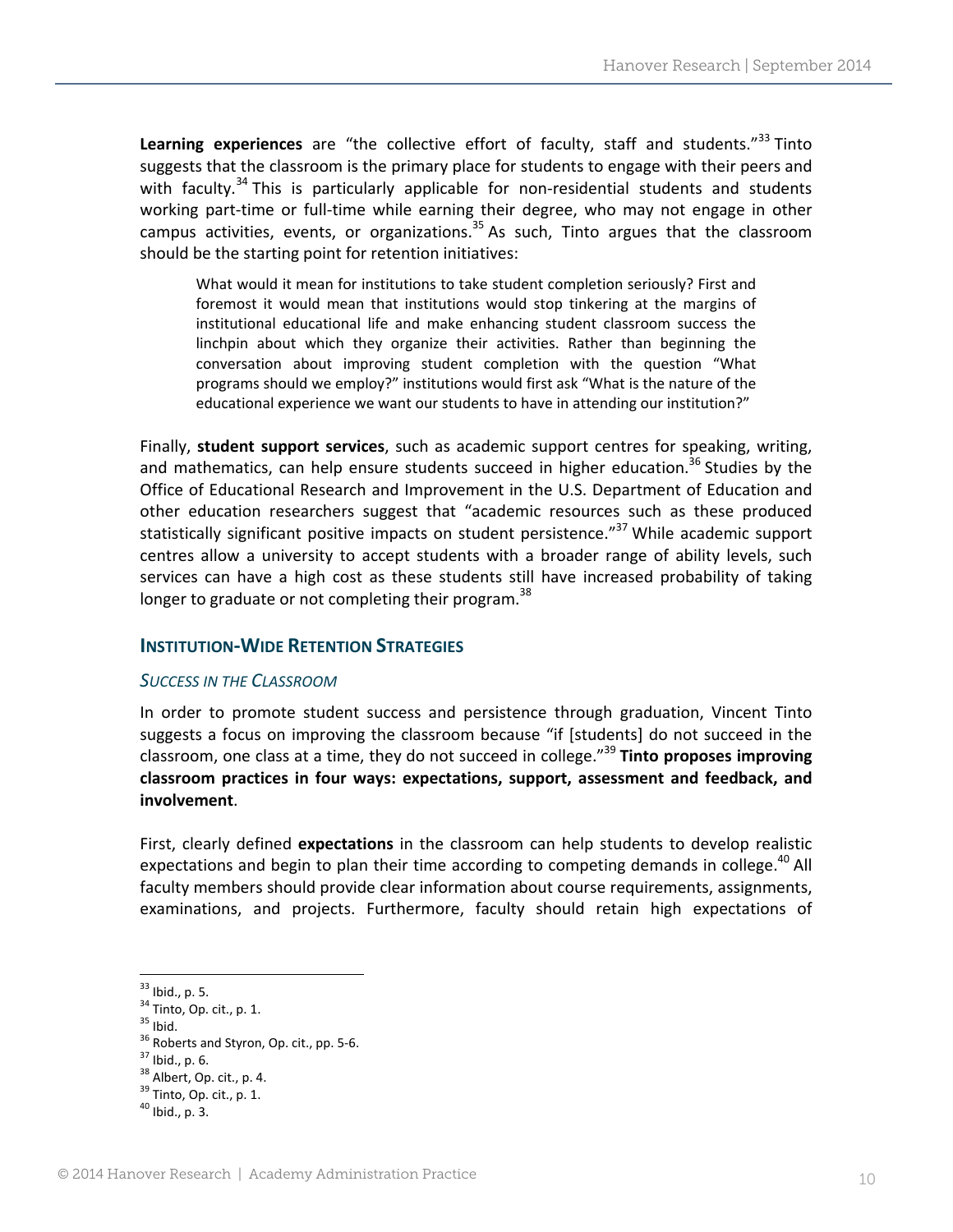students. Among students with the same ability level, students with higher expectations tend to perform at a level above students with low expectations. $41$ 

Academic **support** is vital to students as they strive to meet high expectations.<sup>42</sup> For underrepresented and underserved populations, academic support can make or break the firstyear experience. Tinto argues that support is most effective when it directly aligns with daily learning in classes that the student is currently enrolled in rather than generic support tools. Social support can be equally important for students when difficulties arise in the university experience. Student mentors and faculty advisors can serve to provide a social and academic support network to struggling students.<sup>43</sup>

Frequent **assessment and feedback** can keep students informed of their progress and allow all parties to adjust their actions accordingly.<sup>44</sup> Assessment and feedback opportunities not only create an environment that promotes self-reflection on progress but also encourage students to "think about what they are learning as they are learning."<sup>45</sup> Many institutions use midterm grades as an "early warning" to identify students at‐risk of dropping out for supplemental instruction or other targeted academic services.<sup>46</sup>

Finally, student engagement or "**involvement**" within the classroom can greatly influence student success and persistence. To build a sense of community and involvement, institutions can adopt a cohort model or learning communities that foster progression through the university with a common set of peers.<sup>47</sup> Within the classroom, faculty might incorporate cooperative learning, problem‐based learning, or project‐based learning, which encourage student interactions and team‐building. Furthermore, these learning methods lend themselves to "applied" learning that helps students develop critical skills.

#### *IMPROVING FACULTY ENGAGEMENT*

In April 2012, the National Commission on Higher Education Attainment (NCHEA) released a paper addressing ways that faculty engagement can enhance student retention and persistence at the institutional level and how institutions are currently approaching this challenge.<sup>48</sup> The NCHEA asserts that most initiatives aimed at improving faculty engagement to enhance student attainment focus on professors in isolation from one another as well as instructional quality to the exclusion of other ways that faculty influence students (advising,

<sup>&</sup>lt;sup>41</sup> Ibid., p. 4.<br>
<sup>42</sup> Ibid., p. 5.<br>
<sup>43</sup> Albert, Op. cit., p. 6.<br>
<sup>45</sup> Tinto, Op. cit., pp. 5-6.<br>
<sup>45</sup> Tinto, Op. cit., p. 7.<br>
<sup>45</sup> Tinto, Op. cit., p. 7.<br>
<sup>47</sup> Tinto, Op. cit., p. 7.<br>
<sup>48</sup> Rhoades, G. "Faculty Engageme Attainment and the Center for the Study of Higher Education at the University of Arizona.

http://www.acenet.edu/news‐room/Documents/Faculty‐Engagement‐to‐Enhance‐Student‐Attainment‐‐ Rhoades.pdf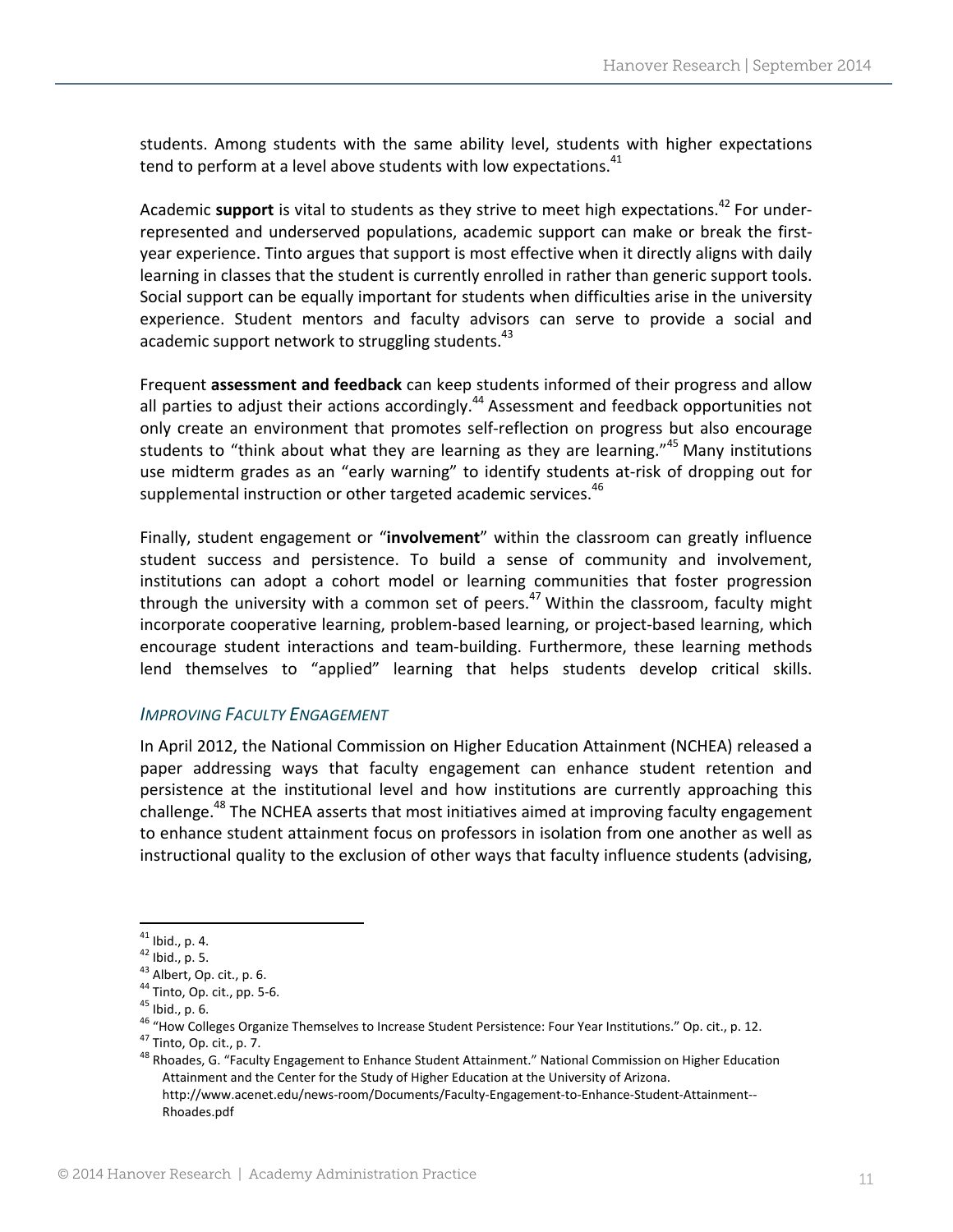research collaborations, etc.).<sup>49</sup> However, these approaches still provide a step toward improving faculty‐student interactions and the classroom experience.

It is increasingly common for institutions to emphasize faculty-student engagement as a major component of faculty positions in job announcements.<sup>50</sup> More institutions are requesting evidence for teaching experience (such as teacher evaluations) and stressing instructional and advising skills within job postings. For existing faculty, professional development opportunities at an institutional teaching centre can improve instructional effectiveness through improved use of technology or training in developing instructional techniques.<sup>51</sup> However, professional development centres for faculty may not be available to contingent (non-tenure track) faculty.

Many research universities also weigh teaching evaluations and instructional performance as a significant factor when promoting faculty members.<sup>52</sup> Furthermore, regional and professional accreditation has moved toward an increased emphasis on learning outcomes. However, these factors often do not consider faculty engagement with students outside the classroom, which is also critical to student success.

The NCHEA has developed the following list of key strategies for increasing faculty engagement to enhance student attainment levels:<sup>53</sup>

- **Strategic approach to the aging academic workforce**. Full‐time faculty aging into retirement presents the opportunity to rebalance the demographic profile of the professoriate to become more reflective of an increasingly diverse student body. Furthermore, faculty fellows programs that engage faculty nearing retirement should connect senior faculty to academic initiatives targeting student attainment.
- **Broader engagement of contingent faculty and re‐integrating the faculty role**. Contingent and part‐time faculty often hold a narrow role in the institution that "decouples" various aspects of teaching, and they are less likely to advise students, meet students outside of class, or be provided information about student engagement. These faculty members should be more involved in cultivating student success through improved working conditions and re‐structured workloads.
- **Strategic collaboration between faculty and support professionals**. Institutions should develop or expand programs that connect academic units with student support units. Programs could focus on outreach, college readiness, transitioning to college, and student persistence to graduation, among other issues. This broader engagement can positively affect each unit's respective impact.
- **Joint faculty/management organizational initiatives**. Academic units and individual programs should collaborate with the larger central planning units to target "major

<sup>&</sup>lt;sup>49</sup> Ibid., pp. 11-12.<br><sup>50</sup> Ibid., p. 14.<br><sup>51</sup> Ibid., pp. 14-15.<br><sup>52</sup> Ibid., p. 16.<br><sup>53</sup> Summarized from: Ibid., pp. 18-31.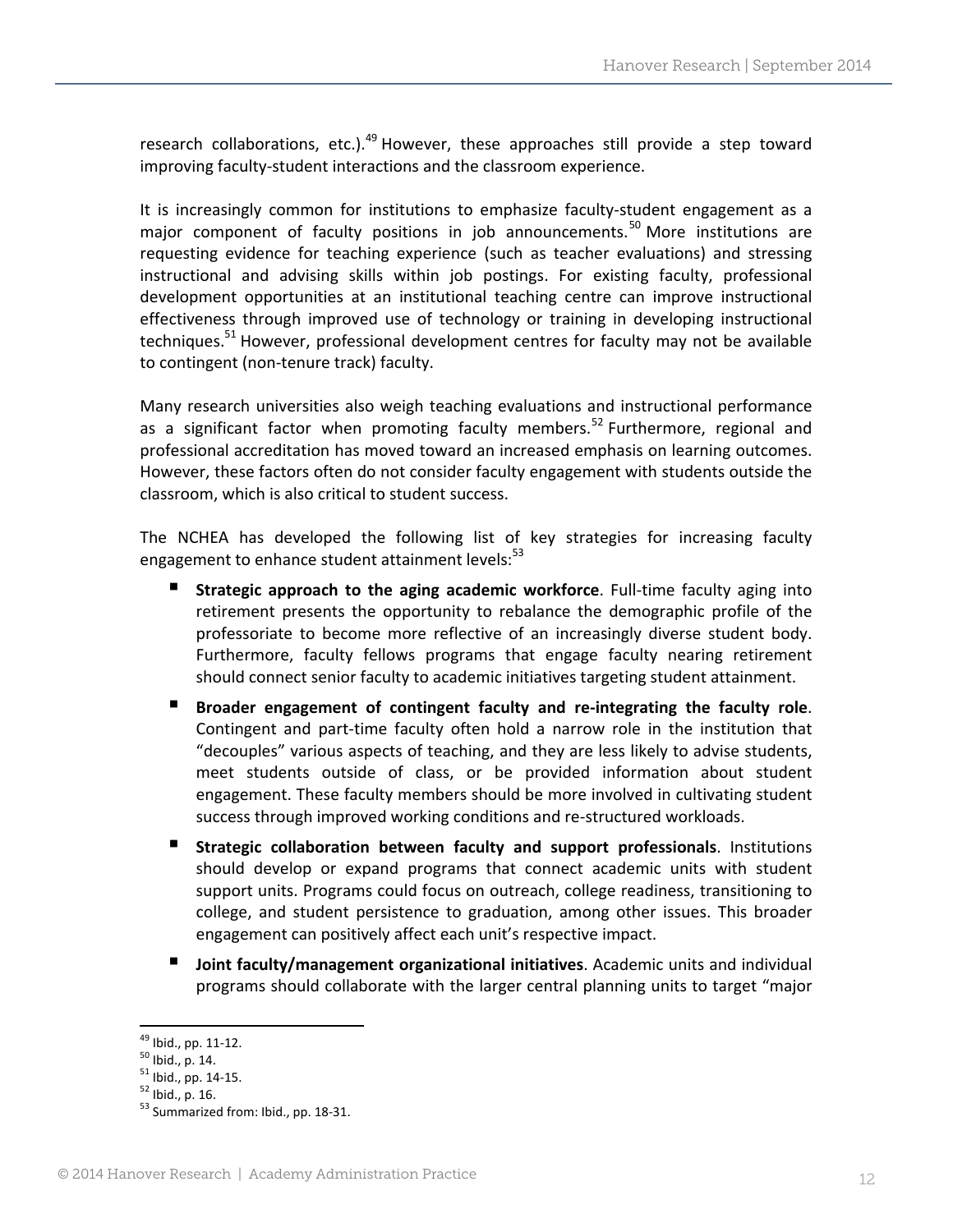educational blockage/failure points for students."<sup>54</sup> These units tend to be disconnected in decision‐making, which obscures some of the most pressing issues for addressing retention.

- **Prioritizing education, quality, and completion in resource allocation and evaluation**. While many institutions were in an "arms race" to enrol students during turn of the century with leisure and non‐educational facilities, many universities have now turned to retaining and educating students. Personnel, programs, and facilities should prioritize the mission and educational activities of an institution and allocate resources to promote quality and student attainment.
- **Leadership that calls on, not just calls out, the faculty**. Leaders should call on faculty to address the changes needed, rather than calling out faculty on past issues. Faculty should be viewed as "a part of the solution" and, as such, should make positive contributions toward developing proposals that enhance student attainment.

#### **RETENTION STRATEGIES IN ACTION**

#### *BROCK UNIVERSITY*

Brock University (BU) is a public research institution with an enrolment of about 18,000 students, located in St. Catharines, Ontario. In 2008, BU received a grant from the HEQCO to evaluate its Student Development Centre's Learning Skills Services for two programs: the Online Writing Skills Workshop, and the learning skills workshops and one‐on‐one/drop‐in services offered by the unit.<sup>55</sup> Learning Skills Services provides general and specific learning skills training through student-peer and instructor-guided, non-credit workshops and services.<sup>56</sup>

#### **LEARNING SKILLS SERVICES**

During the time of the study, Learning Skills Services offered small group workshops in over 70 topics, grouped into the following general categories: $57$ 

- The Online Writing Skills Workshop (later known as "Essay‐Zone")
- Study skills workshops (time management, notetaking, critical thinking and reading)
- Documentation workshops (avoiding plagiarism and APA, MLA, Chicago, CBE or ACS style)
- Exam prep workshops (exam preparation, exam anxiety and last-minute exam prep)

<sup>&</sup>lt;sup>54</sup> Ibid., p. 27.<br><sup>55</sup> "An Evaluation of the Impact of Learning Skill Services on Student Academic Success at Brock University." Learning Skills Services at Brock University and the Higher Education Quality Council of Ontario, 2011. p. 5.

http://www.heqco.ca/SiteCollectionDocuments/Brock%20LSW%20ENG.PDF<br>
<sup>56</sup> Ibid., p. 6.<br>
<sup>57</sup> Bulleted points taken verbatim from: Ibid., pp. 6-7.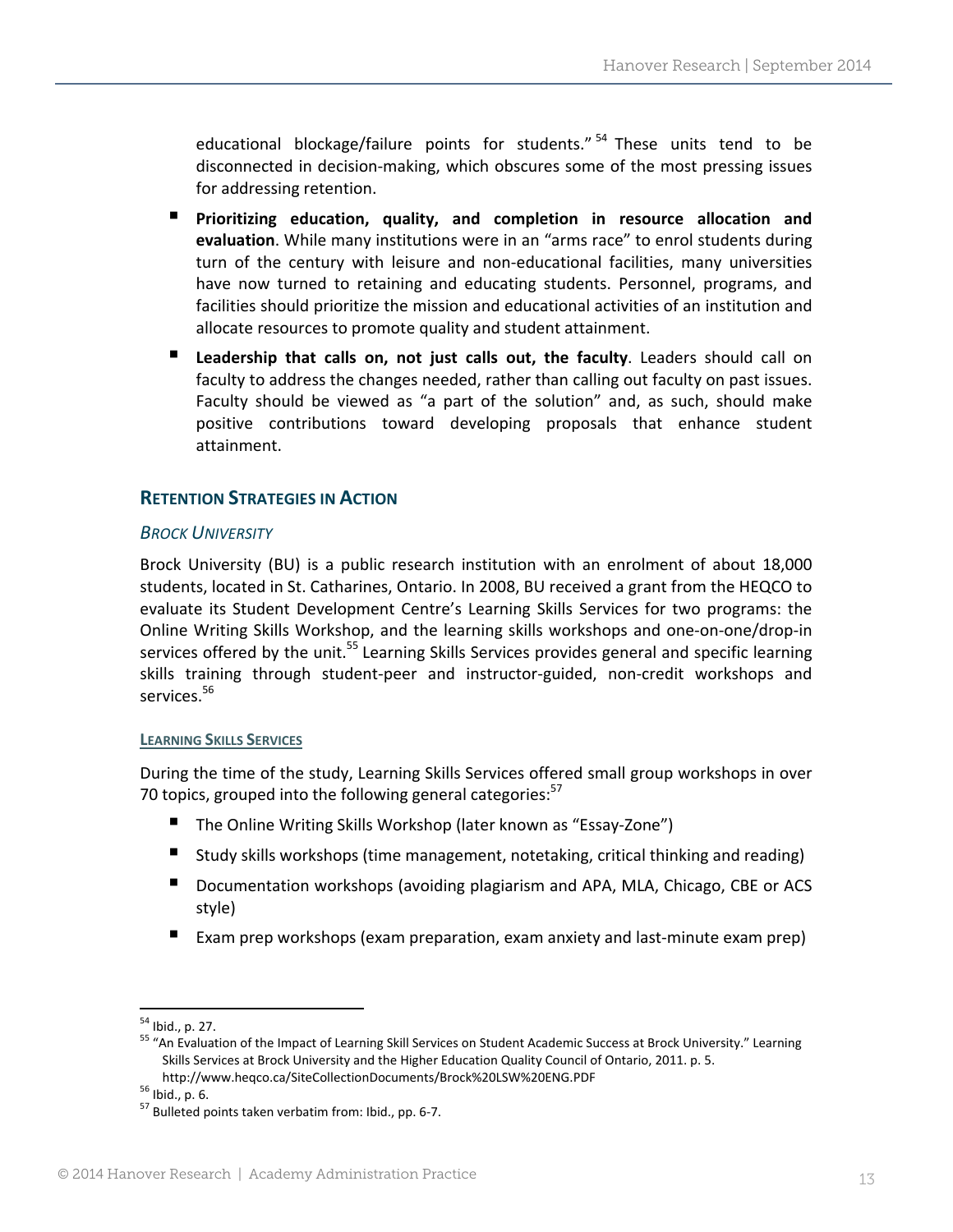- Writing workshops (essay writing, persuasive writing, thesis statements, grammar and editing)
- **Science workshops (succeeding in the sciences, problem solving in chemistry and** grammar for science students)
- **Math workshops (succeeding in mathematics, algebra basics and exponents and** fractions).

Learning Skills Services also offers one-on-one "drop-in" services to students on writing and problem solving.<sup>58</sup> The sessions can last from 10 minutes to an hour and are held during specific windows of time throughout the week. Alternatively, students can also schedule a consultation with a Learning Skills professional for more in‐depth assistance or connect with a professor‐recommended student tutor through the tutor registry.

Essay‐Zone, originally called the Online Writing Skills Workshop, is another service for students to "practice essay‐writing skills through an interactive self‐testing process involving subject-specific options, writing style choices and constructive feedback."<sup>59</sup> The program, instituted in 2008, is required by some BU professors as a part of their course curricula. BU has also added additional online tutorial modules, including Essay-Zone: Aboriginal Focus, Numeracy-Zone, and Science-Zone.<sup>60</sup>

#### **ACADEMIC OUTCOMES**

BU collected information about student participation and outcomes through a mixedmethods approach, including survey data, focus groups, and administrative records. $61$ Although these services are available to all students at any point during their enrolment, the services are likely most beneficial to first- and second-year students.<sup>62</sup> Evaluating the impact of these services on upper‐level students presents difficulties for correlating grades with the use of learning skills workshops over a period of one to two years. Therefore, the analysis focuses on the measurable impacts seen in first- and second-year students at BU.

**The study found that participation in Learning Skills Services had a small but significant effect on academic outcomes, including higher grades and higher retention rates among students utilizing these services.** Students using learning skills training had first‐year grades 3 percent higher than classmates who did not and second‐year grades that were 2.7 percent higher.<sup>63</sup> These students had an easier academic transition into higher education, with a smaller drop in grades from high school to university than students who did not use the services. However, researchers point out that on average, students taking advantage of these services also had higher high school grades than their peers. The study also found that

<sup>&</sup>lt;sup>58</sup> Ibid., p. 7.<br><sup>59</sup> Ibid.<br><sup>60</sup> "Academic Zone." Brock University. http://www.brocku.ca/learning-skills/academic-zone<br><sup>61</sup> "An Evaluation of the Impact of Learning Skill Services on Student Academic Success at Brock Univ pp. 7-8.<br><sup>62</sup> Ibid., pp. 60-61.<br><sup>63</sup> Ibid., p. 59.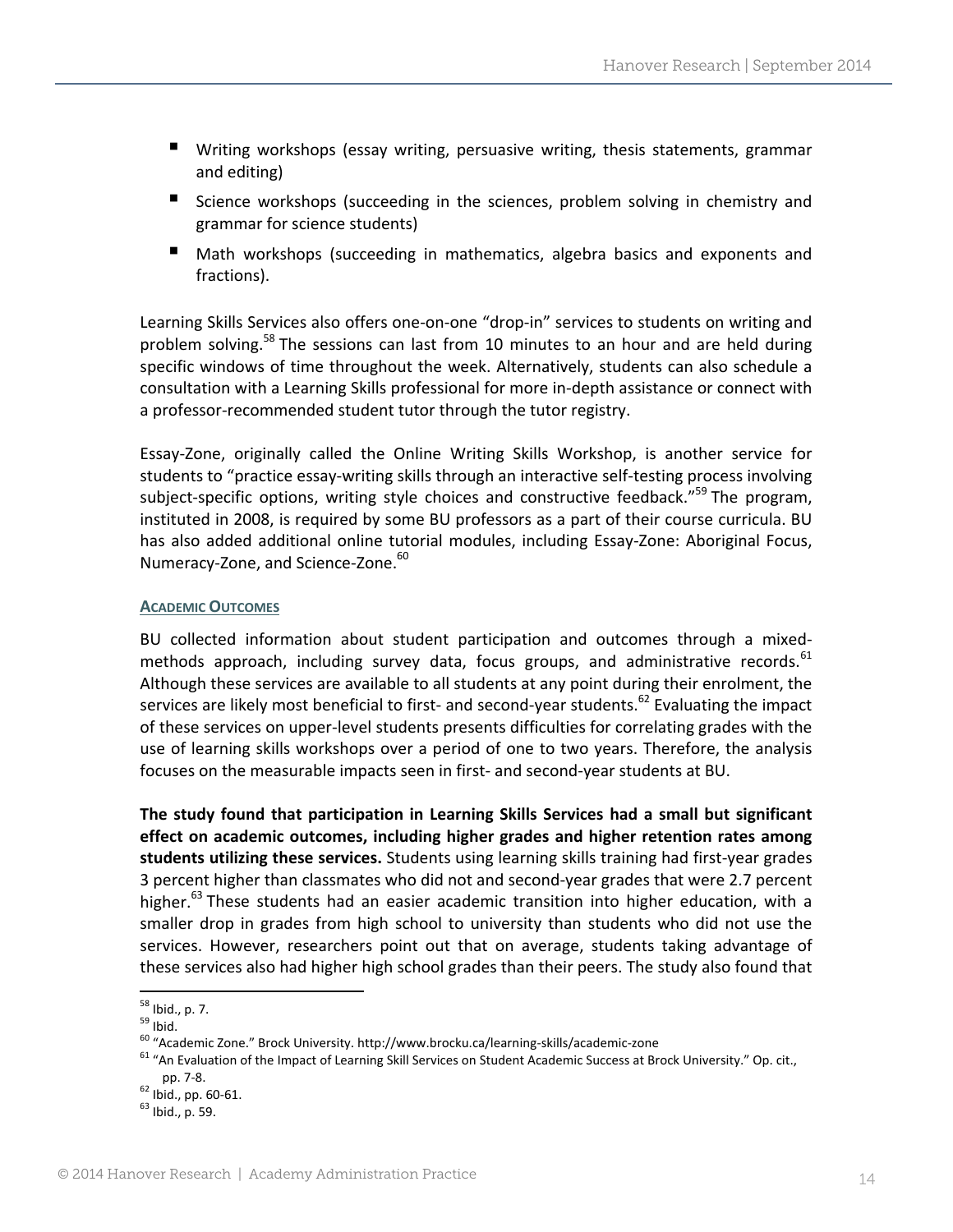students using Learning Skills Services improved their grades by 1.7 percent compared to other students, but no additional increase in grades persisted through the second-year.<sup>64</sup> Students who participated in learning skills workshops and drop-in counseling also had higher retention rates than those who did not.<sup>65</sup> As presented in Figure 1.2, the average second-year retention rate for first-year learning skills participants in the 2006, 2007, or 2008 cohorts was nearly 5 percent higher than that of non‐participants. The study sample size included a total of 9,052 students across three cohort years. $^{66}$ 

| LEARNING SKILLS STATUS IN FIRST YEAR RETENTION RATE CONFIDENCE INTERVAL |       |                    |
|-------------------------------------------------------------------------|-------|--------------------|
| Participant                                                             | 92.4% | $[90.6\%, 93.9\%]$ |
| Non-Participant                                                         | 87.6% | $[86.8\%, 88.3\%]$ |
| Source: BU <sup>67</sup>                                                |       |                    |

**Figure 1.2: Second‐Year Retention Rates by Participation Status, 2006‐2008 Cohorts**

#### *FLORIDA STATE UNIVERSITY*

Florida State University (FSU) is a large public university in Tallahassee, Florida, with about 32,500 undergraduate students. The university has had a centre devoted to academic retention initiatives since 1968, when FSU created the Horizons Unlimited program.<sup>68</sup> In 2000, Horizons Unlimited was combined with a summer enrichment program to become the Center for Academic Retention and Enhancement (CARE), a department shared between the Division of Academic Affairs and the Division of Student Affairs.

#### **RETENTION INITIATIVES**

FSU has outlined six specific strategies that have been implemented at FSU to improve retention and graduation rates at the university: $^{69}$ 

- **Expanded academic advising services**. The university placed "centrally selected and trained advisors" within academic departments and specialized advising centres to provide informed and targeted guidance for students. These "expert" advisors are fully informed of university policies and resources and have been trained in effective student guidance.
- **A structured program to work with undecided (and also re‐deciding) students**. FSU's Center for Exploratory Students targets students who lack clear focus in their studies and are therefore more susceptible to dropping out. Students attend mandatory one‐on‐one meetings and programming and must also develop firm action timelines.

<sup>&</sup>lt;sup>64</sup> Ibid., p. 60.<br><sup>65</sup> Ibid., p. 60.<br><sup>66</sup> Ibid., p. 53.<br><sup>67</sup> Ibid.<br><sup>68</sup> "About C.A.R.E." Florida State University. http://care.fsu.edu/About-C.A.R.E<br><sup>69</sup> Bulleted points summarized from: "Practical Steps to Improving Ret University Student Success Team, U.S Department of Education. pp. 9‐13.

http://www2.ed.gov/documents/college‐completion/practical‐steps‐to‐improving‐retention‐and‐graduation‐ rates.doc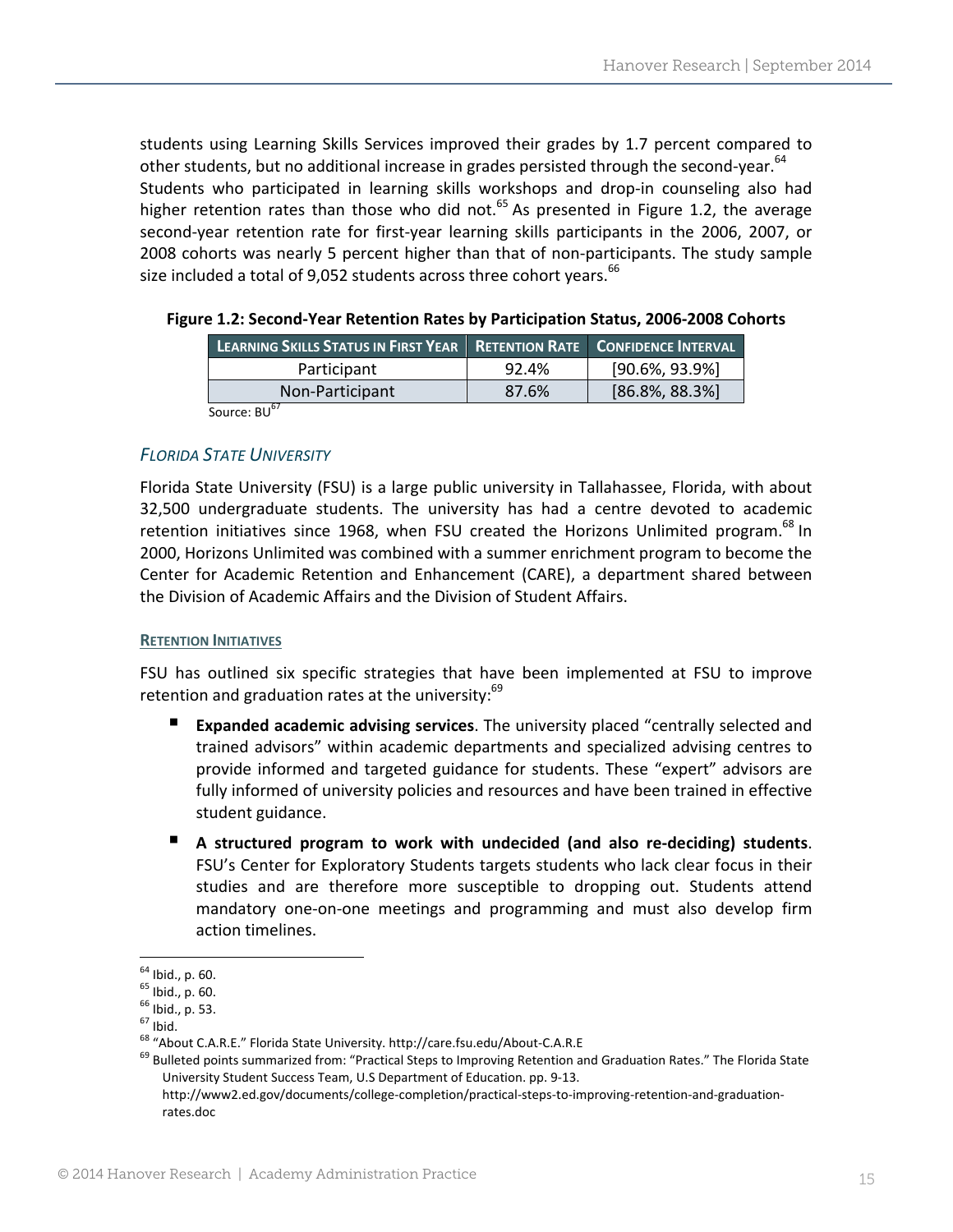- **Success Coaching**. FSU provides biweekly coaching for students at high risk of nonretention with trained academic coaches. While it is likely not cost‐efficient to coach every student at an institution, at FSU the additional tuition revenue from retaining at-risk students has paid for the cost of coaching and more.
- **Expanding tutoring services**. FSU offers drop‐in and by‐appointment tutoring for all students. Drop‐in tutoring in 15‐minute sessions is located in the university library until 1 a.m., while by‐appointment tutoring offers longer sessions located in the Learning Studio on campus.
- **Special programming for first‐generation and Pell grant recipient students**. At FSU, about 350 students are identified for the Summer Bridge Program. Students receive a brief orientation before the start of summer classes and are required to attend daily study and tutorial hours, academic survival skills programs, and cultural events. The program has a dedicated set of advisors, including seniors who are former program participants. Some services, such as follow‐up tutoring, advising, and other support services continue through graduation.
- **Expanded opportunities for high-achieving students. FSU's retention data suggests** that about one‐third of students who do not graduate are actually high achieving academically. Personal or family circumstances may contribute to this attrition. To keep such students engaged, FSU expanded research opportunities and honor student activities, established a fellowship office to raise awareness of scholarships, and added two lower division honor societies named for outstanding African‐ American and Hispanic leaders.

Additional suggestions from the FSU CARE Center are included in Figure A.1 in the Appendix to this report.

#### **ACADEMIC OUTCOMES**

**Over a 12‐year period from 1999 to 2010, FSU improved its retention rate among first‐ time students from 85.3 percent to 92.4 percent.**<sup>70</sup> The progression of retention rates is presented in Figure 1.3 on the following page, along with the timing of retention initiatives that were implemented during this period. Furthermore, the institution has consistently improved its graduation rates from 2008 to 2012. The six‐year graduation rate at FSU rose six percentage points during this period, as presented in Figure 1.4 on the following page.

 <sup>70</sup> Ibid., p. 14.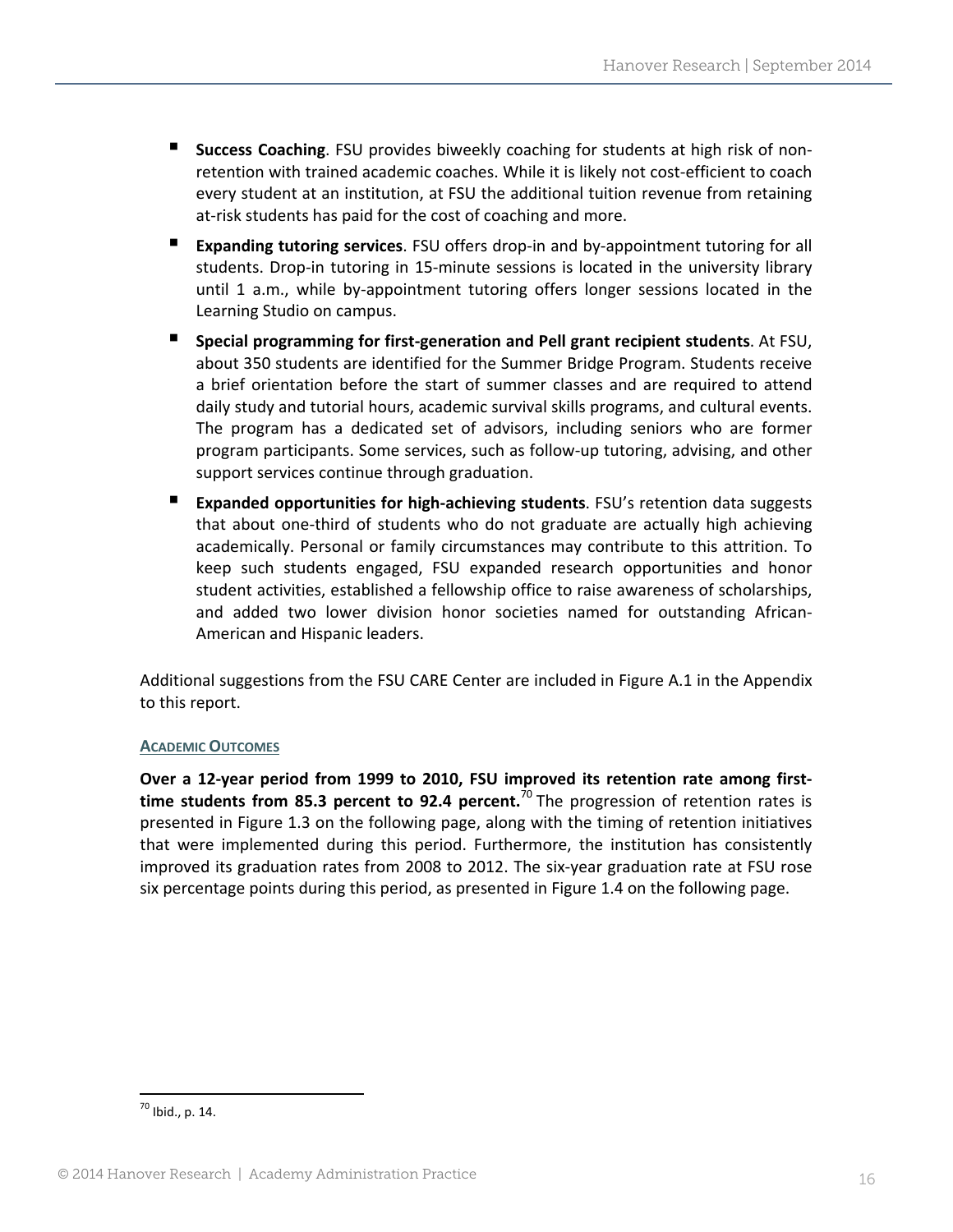

**Figure 1.3: First‐year Retention Rate at FSU, 1999‐2010**





 $71$  Ibid.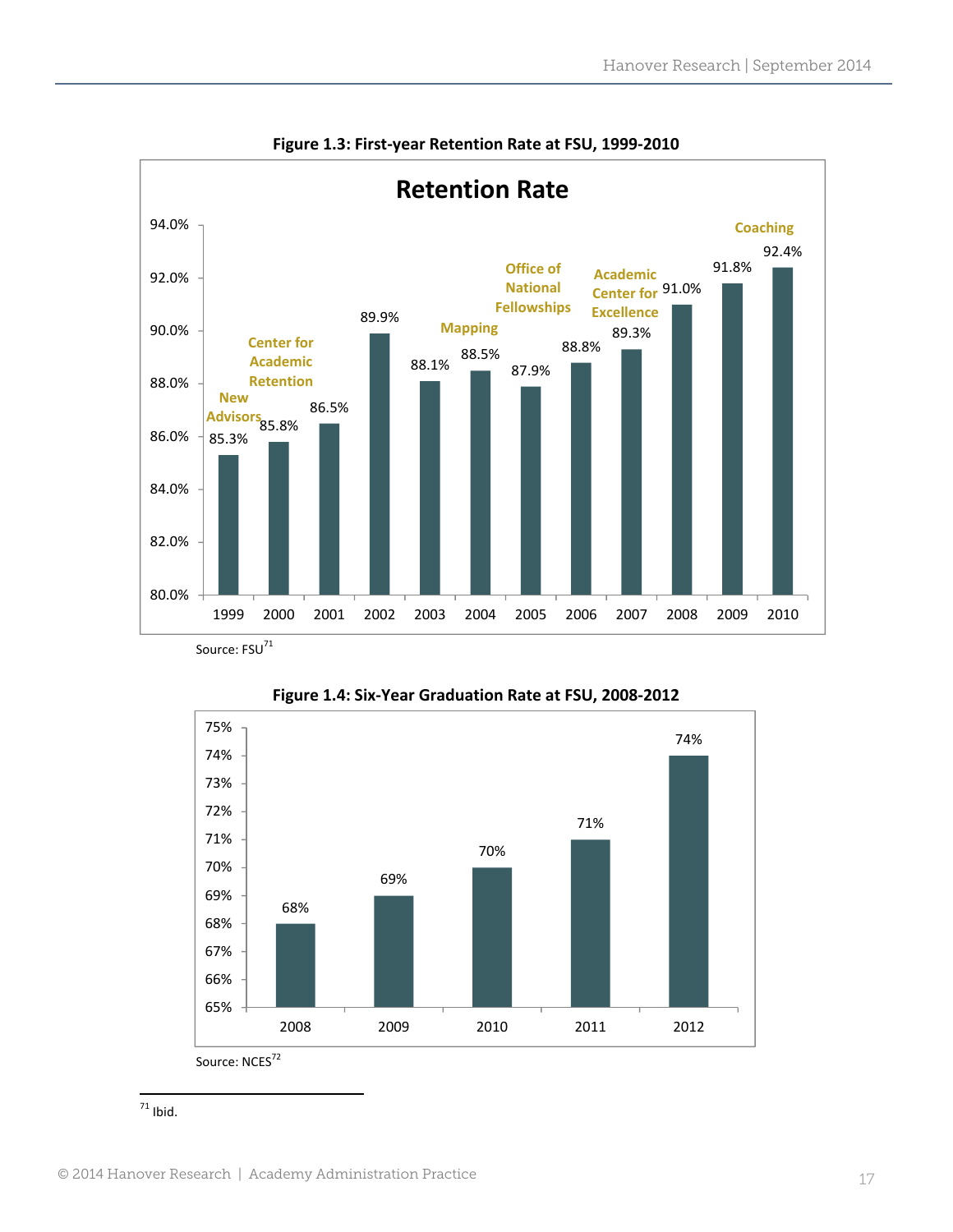#### *TRENT UNIVERSITY*

Trent University is a mid‐sized public university with its main campus in Peterborough, Ontario, and a satellite campus in Oshawa that opened in 2010.<sup>73</sup> The Peterborough campus enrolls about 8,100 full‐time undergraduate students, 1,500 part‐time undergraduates, and 500 graduate students. According to data from Common University Data Ontario (CUDO), Trent University steadily improved its first-year student retention rate from 2007 to 2011 by about 3.5 percent.<sup>74</sup> This improvement coincided with the development of a seven-year strategic plan for the university, which laid out strategies to improve its academic reputation, recruitment, retention rates, and community ties.<sup>75</sup>

#### **RETENTION INITIATIVES**

Trent University considers its recruitment and retention goals to be interrelated, and this is reflected in the strategic plan for recruitment and retention initiatives that tackles both problems "in concert."<sup>76</sup> The university planned to change the mix of full- and part-time students at the university as well as increase the quality of students. It anticipated that raising the admissions standards would result in a lower intake of first-year students; therefore, Trent University realized it must improve student retention to maintain optimal enrolment levels.

Trent University defined four main strategies for improving retention rates at the institution:<sup>77</sup>

- **Provide high‐quality, student‐centered education**. To improve the quality of students at the university, it planned to focus some attention on students completing Honours Degrees by improving educational quality.
- **Review and possibly redesign scholarship/bursary programs.** This step involved examining the requirements for student entrance and ongoing support.
- **Improve support to students and enhance student life programs**. The university planned improvements in health, career centre, housing, special needs, and athletic and recreational services for students. A detailed agenda of student service improvements is included in Figure A.2 in the Appendix to this report.
- **Enhanced opportunities for engaging in student organizations and activities**. The university emphasized that all students, full‐ and part‐time, undergraduate and

<sup>&</sup>lt;sup>72</sup> "IPEDS Data Center." National Center for Education Statistics. http://nces.ed.gov/ipeds/datacenter/<br><sup>73</sup> "Trent Facts." Trent University. http://www.trentu.ca/about/facts.php<br><sup>74</sup> "Retention Rates." Common University

http://cudo.cou.on.ca/page.php?id=7&table=23#univ=1,2,3,8,9,12,14,15,16,17,23,24,25,27,28,30,31,32,33,34,42

<sup>&</sup>amp;y=2011<br><sup>75</sup> "A Strategy for Trent University 2007-2014." Trent University.

http://www.trentu.ca/oirsp/documents/AStrategyforTrentUniversity20072014.pdf<br><sup>76</sup> Ibid., p. 10.<br><sup>77</sup> Bulleted points summarized from: Ibid., pp. 10-11.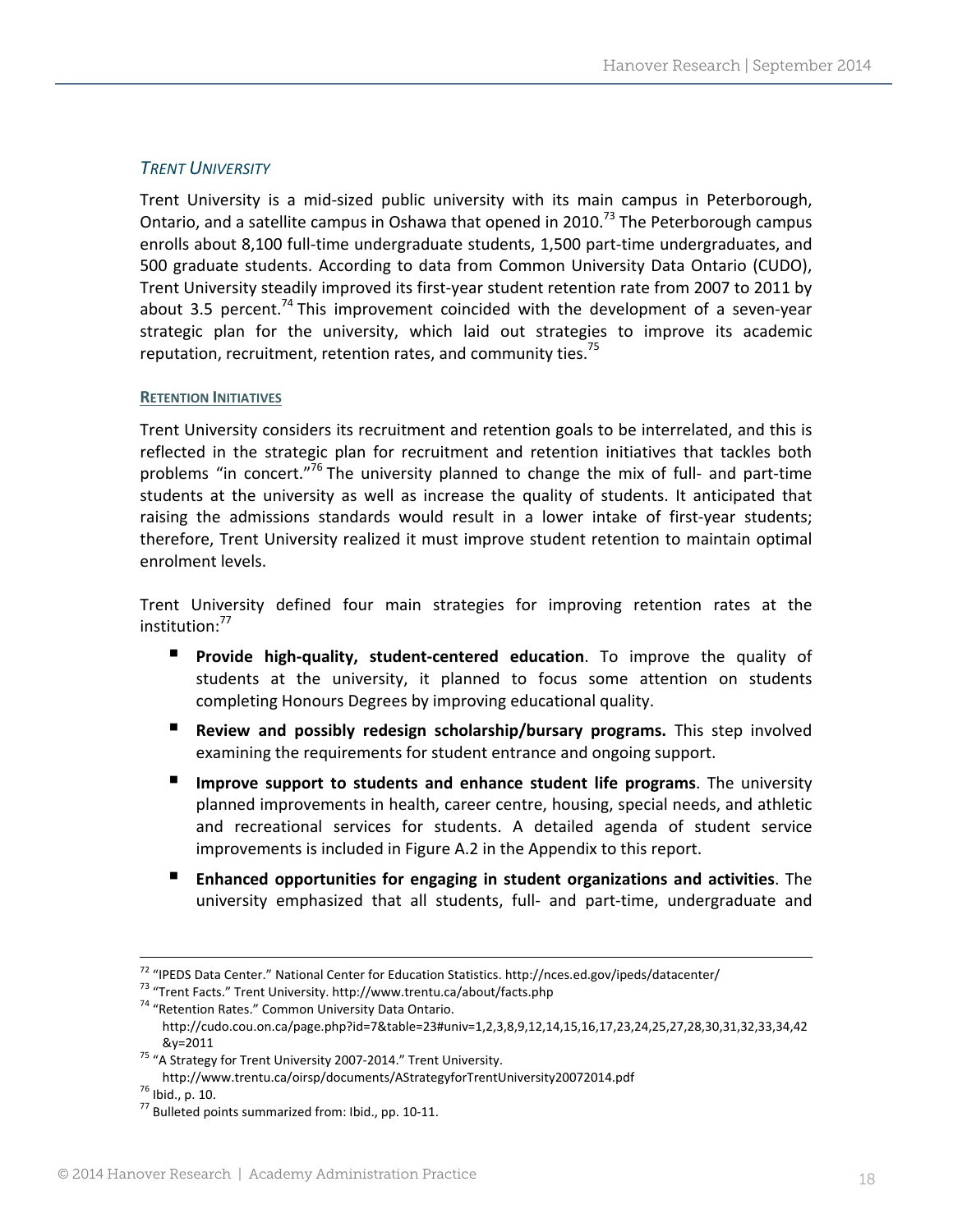graduate, should have opportunities to participate in student government and associations and other student‐initiated activities.

 **Report on student retention through the Consortium on Student Retention Exchange (CSRDE)**. The CSRDE is run through the University of Oklahoma and is dedicated to improving student success and retention.

A more recent planning document prepared for the Ontario Ministry of Training, Colleges and University by Trent University details additional retention strategies currently underway at the institution.<sup>78</sup> The administration is working with College Heads to continue planning student support and student life programs that will strengthen co-curricular support and ties to the community. The university sponsors a range of educational campaigns, programs, and workshops aimed at developing academic and life skills in students through wellness, housing, academic skills, career, and advising initiatives.

Trent University also has a designated Student Success Coordinator who maintains communication with students in the Student Success Program for retention.<sup>79</sup> The coordinator is responsible for monthly emails communicating important deadlines, campus programs, and events, as well as individual progress‐monitoring emails sent to students two to four times a year.

#### **ACADEMIC OUTCOMES**

**Trent University had the most improved first‐year retention rate from 2007 to 2011 among 19 universities reporting to CUDO, raising its retention rate from 80.6 percent in 2007 to 84.1 percent in 2011.**<sup>80</sup> Figure 1.5 below presents the first‐ to second‐year retention and first- to third-year retention among student cohorts from 2008 to 2011. The university showed improvement in both first‐ to second‐year and first‐ to third‐year retention during this period. Due to the broad range of institutional initiatives aimed at improving retention, it is difficult to identify if any particular strategy was more effective than others or if the combination of strategies proved most effective.

| <b>ENTERING COHORT</b> | <b>2008 COHORT</b> | <b>2009 COHORT</b> | 2010 COHORT | <b>2011 COHORT</b> |
|------------------------|--------------------|--------------------|-------------|--------------------|
| $1st$ to $2nd$ Year    | 82.5%              | 83.1%              | 83.9%       | 84.1%              |
| $1st$ to $3rd$ Year    | 73.1%              | 73.5%              | 75.2%       | N/A                |

#### **Figure 1.5: Retention Rates for Trent University Student Cohorts**

Source: OMTCU<sup>81</sup>

<sup>&</sup>lt;sup>78</sup> "2012-2013 Multi-Year Accountability Agreement (MYAA) Report Back." Ontario Ministry of Training, Colleges and<br>Universities. p. 39. http://www.trentu.ca/oirsp/documents/1213MYAAReportBack.pdf

<sup>&</sup>lt;sup>79</sup> Ibid.<br><sup>80</sup> "Retention Rates." Op. cit.<br><sup>81</sup> "2012‐2013 Multi‐Year Accountability Agreement (MYAA) Report Back." Op cit., p. 38.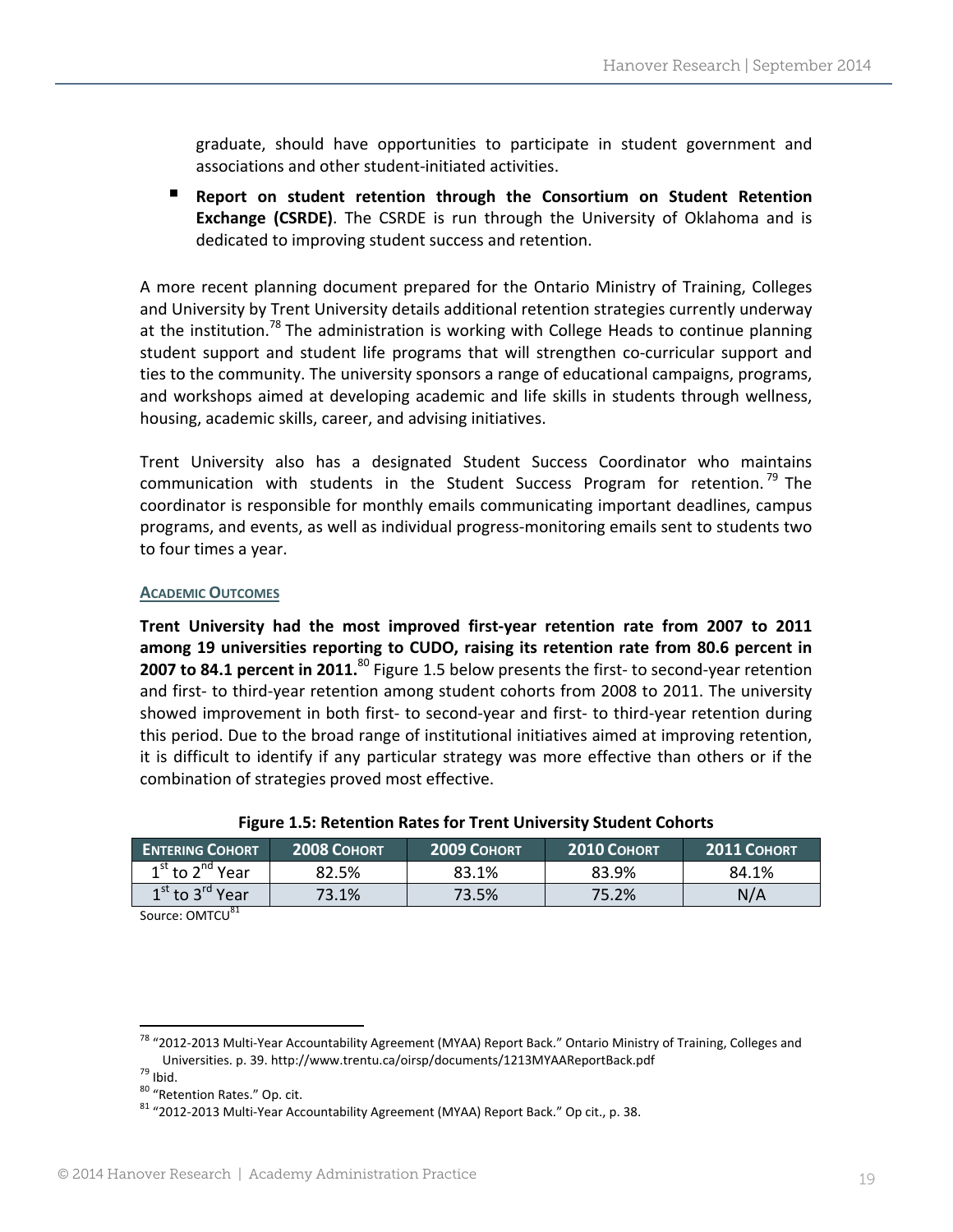### SECTION II: IMPROVING RETENTION IN SPECIFIC STUDENT POPULATIONS

A 2008 survey of enrolment trends in the United States and Canada found that there are many underserved student populations in Canada, including Aboriginal/First Nations/Inuit, recent immigrant, Asian, northern Canadian, rural, first‐generation, low‐income, Francophone, black students, and students with disabilities.<sup>82</sup> First-year students in general are also recognized as at high-risk for attrition. This section will focus on retention strategies for three specific student populations: first‐year students, Aboriginal or First Nation students, and Francophone students.

#### *FIRST‐YEAR STUDENTS*

First-year students receive much of the attention in retention literature, as transitions into the first year of post‐secondary education are often the most difficult period for university students.<sup>83</sup> Many students enter the university academically underprepared for college‐ level classes but are still "malleable to institutional intervention."<sup>84</sup> First-year transition programs generally include orientation programs, optional introductory learning and study skills courses (either for‐credit or non-credit), and mentoring or coaching programs.<sup>85</sup>

*Many students enter the university academically underprepared for college‐ level classes, but are still "malleable to institutional intervention."*

Figure 2.1 on the following page presents the first-year retention rates at 19 Ontario universities from 2007 to 2011.<sup>86</sup> Eight institutions (42 percent) reported raising their retention rates during this period, with increases between 0.8 percent and 3.5 percent.  $87$ Eleven institutions (58 percent) experienced declining first‐year retention rates between 0.3 and 4 percent.

<sup>82</sup> Smith, C., and S. Gottheil. "Increasing Accessibility: Lessons Learned in Retaining Special Population Students in Canada." College & University, 86(4), 2011. http://www1.uwindsor.ca/sem/system/files/CUJ8604AR-Smith.pdf<br><sup>83</sup> Tinto, Op. cit.<br><sup>84</sup> Ibid.<br><sup>85</sup> Wiggers and Arnold, Op. cit., p. 5.<br><sup>85</sup> "Retention Rates." Op. cit.<br><sup>85</sup> "Reten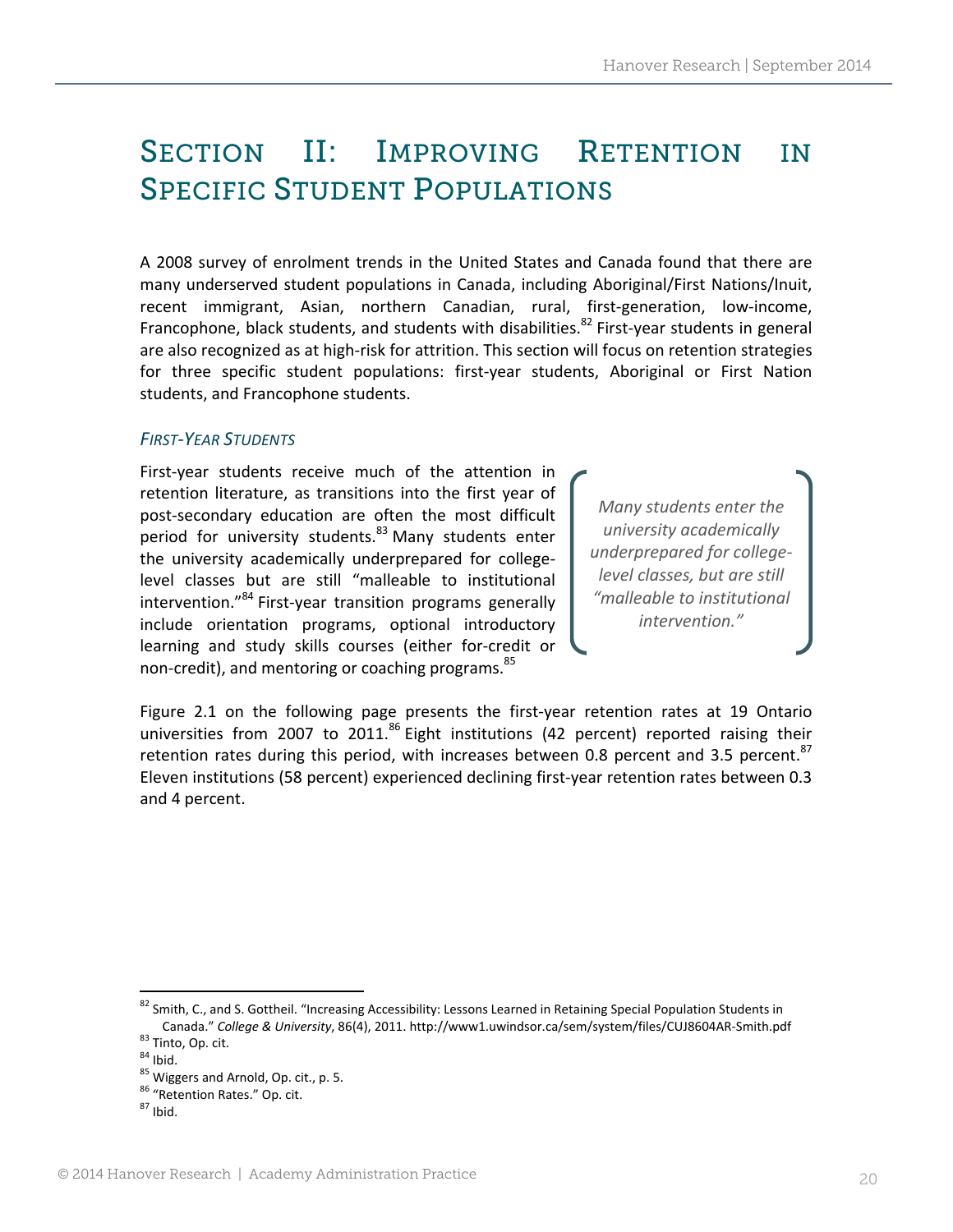

**Figure 2.1: First‐Year Retention Rates at Ontario Universities, 2007‐2011**

Source: CUDO88

There are many approaches to improving first‐year retention. For example, first‐year seminars are regarded as a high‐impact practice by the Association of American Colleges & Universities, meaning that they have been "widely tested and have been shown to be beneficial for college students from many backgrounds."<sup>89</sup> The University of Wisconsin-Green Bay (UW‐Green Bay) saw marked improvement in student persistence following the implementation of first-year seminars for freshman students.<sup>90</sup>

The seminars at UW‐Green Bay consist of small, three‐credit, graded courses restricted to 25 or fewer first-year students per seminar. The seminars are available on a variety of interdisciplinary subject matter, but all courses include: $91$ 

- Significant interaction with faculty, peer mentors, and other students;
- Required participation in co-curricular activities on campus;

<sup>&</sup>lt;sup>88</sup> Ibid.<br><sup>89</sup> Kuh, G. "High-Impact Education Practices." Association of American Colleges and Universities, 2008.

http://www.aacu.org/leap/hip.cfm<br><sup>90</sup> "Selected Examples of Proven, Promising, and Emerging Programs and Strategies: Strengthening Retention, Closing Equity Gaps and Degree Attainment." Board of Regents for the University of Wisconsin System, 2013. p. 23. http://www.uwsa.edu/assets/sites/edi/docs/pdfs/BORpresentationFeb2013.pdf <sup>91</sup> Bulleted points taken verbatim from: Ibid., p. 23.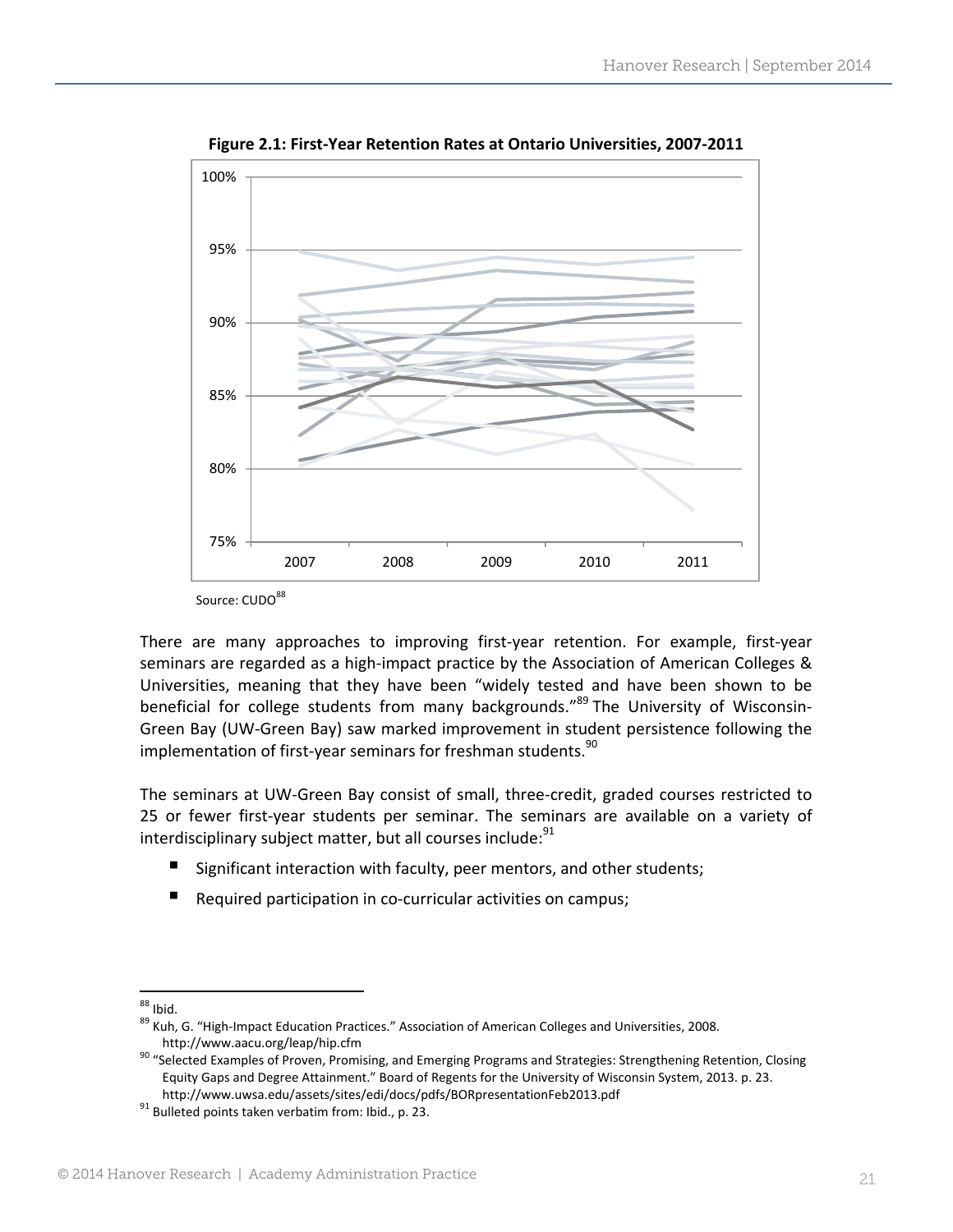- Information on, and the opportunity to practice, the knowledge and skills necessary to be successful in college (e.g., effective note‐taking, time management skills, choosing a major);
- The use of engaging, active-learning pedagogy; and,
- An introduction to the interdisciplinary, problem‐focused mission of the university.

First-year seminars at UW-Green Bay incorporated critical thinking, data analysis, oral communication, and writing assignments to facilitate adjustment to college-level skill expectations. The small class size and format also encourage student engagement with faculty, classmates, and campus resources.

**Among all students in the 2010 cohort, seminar participants had nearly a 10‐percent higher retention rate from the first year to the second year than non‐participants.** Furthermore, these students had higher first‐semester grades and higher levels of academic and co-curricular engagement as measured by the National Student of Student Engagement.<sup>92</sup> First-year seminars also proved to be effective in improving retention among disadvantaged students, with nearly 9 percent higher retention to the second year for disadvantaged seminar participants compared to disadvantaged non‐participants.

#### *ABORIGINAL/FIRST NATIONS STUDENTS*

Although Aboriginal Canadians make up only 3.8 percent of the total population,  $93$  they represent a rapidly growing subset of the general population in Canada. $^{94}$  Human Resources and Skills Development Canada estimates that the Aboriginal population in Canada grew by 20 percent between 2001 and 2006.<sup>95</sup> Furthermore, the Aboriginal population is much younger than the Canadian population as a whole, with nearly half of the Aboriginal population aged 25 or younger.<sup>96</sup> Still, only about 8 percent of Aboriginal Canadians hold a university credential, compared with 23 percent of the non-Aboriginal population.<sup>97</sup>

The attrition rates are 33 to 56 percent higher among Aboriginal students than the general student population. Aboriginal student services stakeholders cite family obligations, financial difficulties, academic preparedness, personal issues, and differing goals as the main reasons for attrition among Aboriginal students.<sup>98</sup> Developing targeted retention

<sup>&</sup>lt;sup>92</sup> Ibid., p. 24.<br><sup>93</sup> Smith, C., and Gottheil, Op. cit., p. 47.<br><sup>94</sup> "Aboriginal Post-Secondary Retention and Transition." The Canadian Chamber of Commerce. http://www.chamber.ca/download.aspx?t=0&pid=25c2b24c-9bae-e211-8bd8-000c291b8abf<br><sup>95</sup> lbid.<br><sup>96</sup> Smith and Gottheil, Op. cit., p. 47.<br><sup>97</sup> Cited from Statistics Canada 2008, in Smith and Gottheil, Op. cit., p. 48.<br><sup>98</sup> R.

Students in Ontario." Higher Education Quality Council of Ontario. pp. 33‐34. http://www.heqco.ca/SiteCollectionDocuments/Promising%20Practices.pdf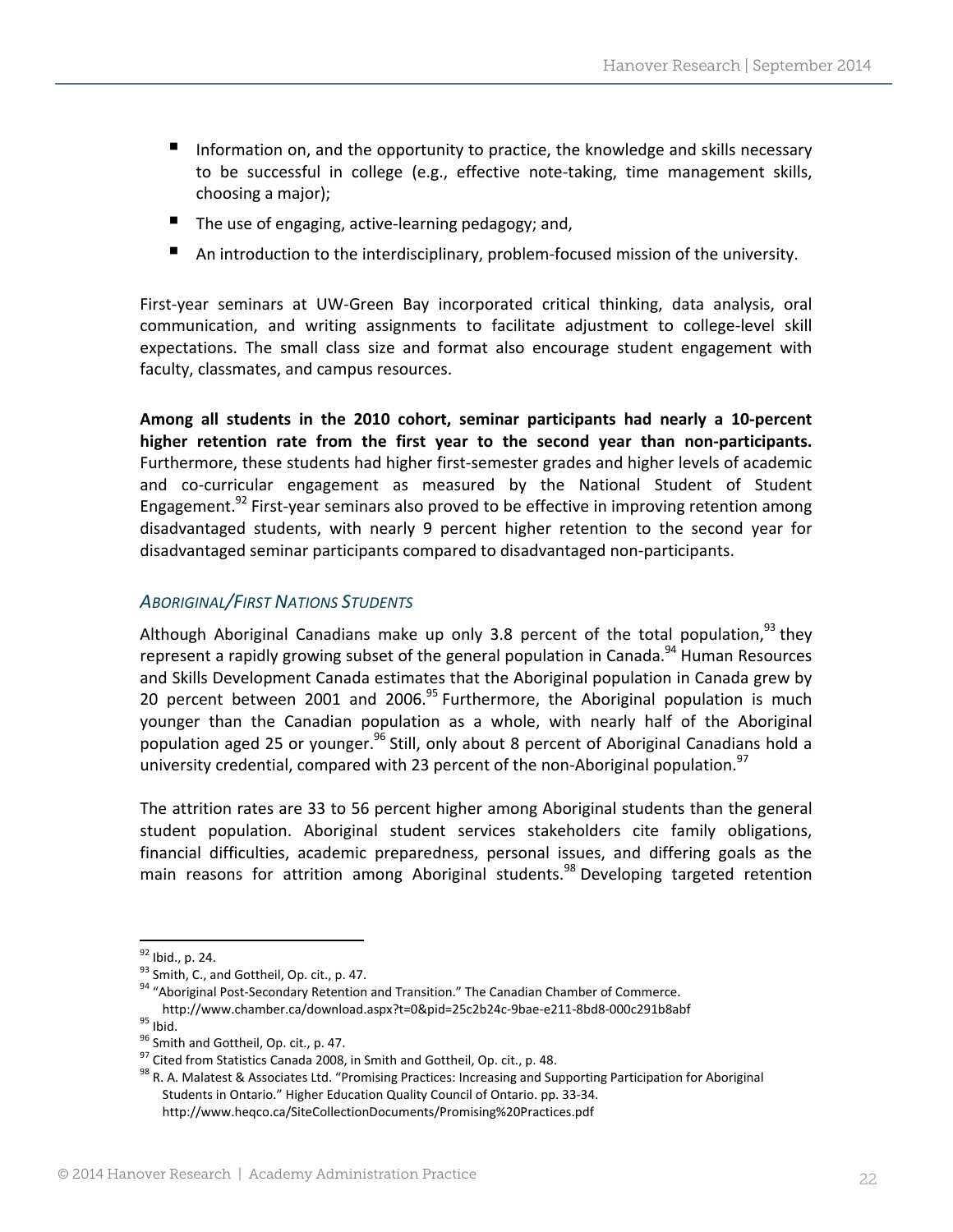strategies for Aboriginal students that address these issues is an important step toward increasing access and persistence in this underserved student population.

HEQCO identifies 14 colleges and universities in Ontario that currently offer Aboriginal student services centres.<sup>99</sup> Stakeholders agreed that "the primary goals of the centres are to increase Aboriginal student enrolment through recruitment initiatives and to support Aboriginal student retention and graduation rates." $100$  These centres function to ease the transition to higher education, providing "culturally sensitive support" by Aboriginal counselors, tutoring and academic advising, and information on scholarships and bursaries to overcome financial barriers.<sup>101</sup> Some service centres also facilitate cultural events and involve partnerships with community organizations or other postsecondary institutions.<sup>102</sup>

According to a survey of Ontario universities on the utilization of student services among Aboriginal students, participation rates vary widely depending on the size of the institution and the number of Aboriginal students present on campus.<sup>103</sup> Figure 2.2 presents the number of Aboriginal students accessing student service centres according to self‐reported data from these institutions.

| <b>POSTSECONDARY INSTITUTION</b>  | <b>ESTIMATED NUMBER OF</b><br><b>ABORIGINAL STUDENTS</b> |
|-----------------------------------|----------------------------------------------------------|
| <b>Lakehead University</b>        | 600                                                      |
| <b>Loyalist College</b>           | 400                                                      |
| <b>Fanshawe College</b>           | 300                                                      |
| <b>University of Toronto</b>      | 250                                                      |
| <b>Trent University</b>           | 150                                                      |
| <b>Algoma University</b>          | 135                                                      |
| <b>Northern College</b>           | 95                                                       |
| <b>Ryerson University</b>         | 75                                                       |
| <b>Seneca College</b>             | 50                                                       |
| <b>University of Windsor</b>      | 30                                                       |
| <b>York University</b>            | 20                                                       |
| <b>Wilfrid Laurier University</b> | 18                                                       |
| University of Guelph              | 15                                                       |
|                                   |                                                          |

#### **Figure 2.2: Number of Students Accessing Aboriginal Student Services Centres**

Source: HEQCO<sup>104</sup>

<sup>&</sup>lt;sup>99</sup> R. A. Malatest & Associates Ltd., Op. cit., p. 27.<br><sup>100</sup> Ibid., p. 28.<br><sup>101</sup> Ibid.<br><sup>102</sup> Ibid. pp. 29-30.<br><sup>103</sup> Ibid., p. 32.<br><sup>104</sup> Ibid.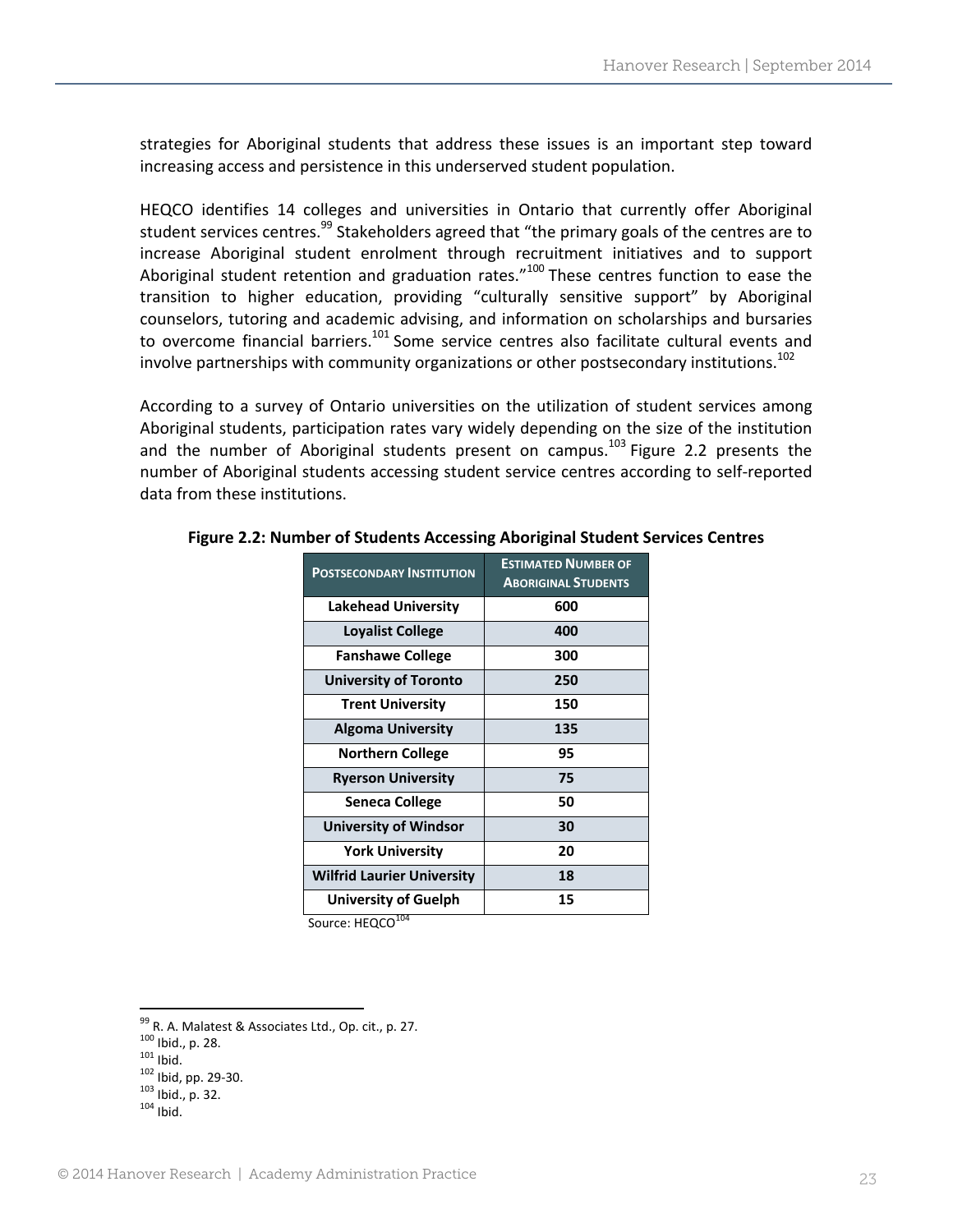Few universities have standardized records of Aboriginal services utilization that would allow for tracking student outcomes, nor do many programs have a formal review or self‐ evaluation.<sup>105</sup> This makes it difficult to assess the impact of these services on retention among this student population. However, **anecdotal evidence suggests that a physical Aboriginal student services program on campus, partnerships with Elders and Aboriginal community leaders, other postsecondary institutions, and local employers, and peer counseling and mentoring all have a positive impact on Aboriginal student retention.**<sup>106</sup>

#### *FRANCOPHONE STUDENTS*

There is limited research available on retention strategies for Francophone students in Canada. While much research has been carried out in the United States and Canada regarding ethnic and racial retention issues, retention among linguistic minorities such as French-speakers has been largely overlooked.<sup>107</sup> However, a recent symposium at the 2012 Society for Research into Higher Education Annual Research Conference focused on the issues surrounding Francophone retention and student experience.<sup>108</sup> The symposium largely focused on the Francophone student population at the University of Ottawa, which recruits more than 55 percent of Ontario's university‐bound, French first‐language secondary school graduates.<sup>109</sup>

Figure 2.3 on the following page presents the first-year retention rates and six-year graduation rates for Francophone students at four Ontario universities, including the University of Ottawa. Between 1997 and 2003, three out of four institutions were able to raise their Francophone retention, although it is unclear what strategies may have been used to achieve this. $110$ 

At the University of Ottawa, Francophone students and professors have access to all academic services in French, as most support staff members are bilingual.<sup>111</sup> Student services offered in French and English include "individual and group counselling, guidance and skills assessment service, career planning service, labour force liaison program, support to students with special needs, assistance in writing university assignments, spiritual resources for students in general and First Nations' students in particular, welcome program

<sup>&</sup>lt;sup>105</sup> Ibid., pp. 34-35.<br><sup>106</sup> Ibid., pp. 38-39.<br><sup>107</sup> Turner, K. "Paper 2: Somebody Like Me: Student Perspectives on Facilitating the Transition to and Success in Higher Education." Symposium at Society for Research into Higher Education Annual Research Conference, 2012.

http://www.srhe.ac.uk/conference2012/abstracts/0185.pdf<br><sup>108</sup> "Symposium C2: We all have our parts to play: The roles of students, peer-mentors and administration in creating pathways to higher education and student success for minority-language students." Society for Research into Higher Education Annual Research Conference, 2012.<br>http://www.srhe.ac.uk/conference2012/list.search.results.asp?search=parts&search.x=0&search.y=0

 $109$  Lamoureux, S. "Paper 1: Linguistic Heterogeneity and Non-Traditional Pathways to Postsecondary Education in Ontario." Symposium at Society for Research into Higher Education Annual Research Conference, 2012.

http://www.srhe.ac.uk/conference2012/abstracts/0183.pdf <sup>110</sup> "French at the University of Ottawa, Vol. II." University of Ottawa, 2007. http://web5.uottawa.ca/vision2010/consultation/documents/VolumeII\_State\_of\_Affairs\_final\_24\_august2007.pd f<br> $^{111}$  Ibid., p. 30.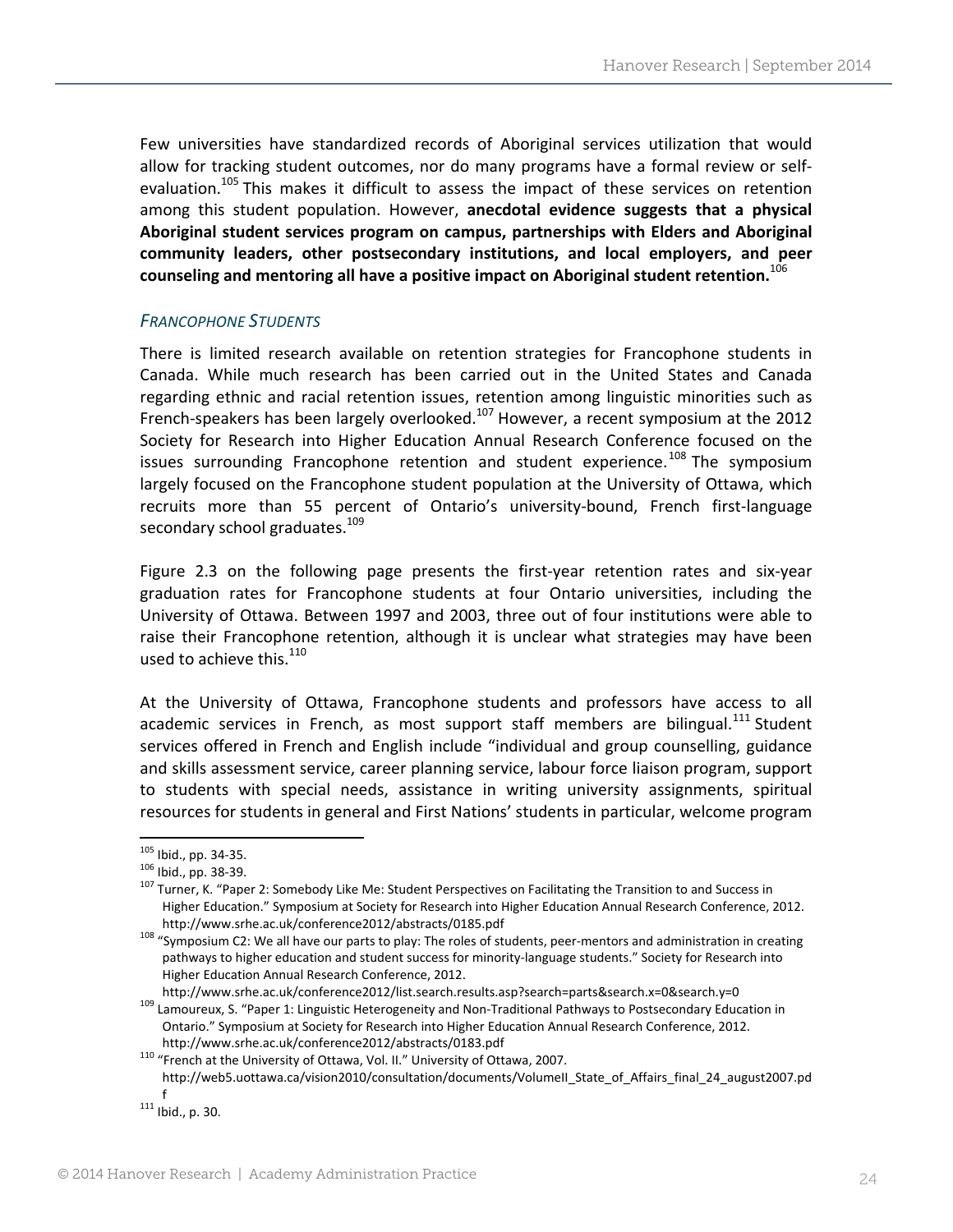and University 101, student mentoring network, residence study groups, and community service learning program."<sup>112</sup>

| <b>UNIVERSITY</b>             | <b>COHORT</b> | <b>% CONTINUING TO 2<sup>ND</sup></b><br><b>YEAR</b> | % GRADUATED AFTER SIX<br><b>YEARS</b> |
|-------------------------------|---------------|------------------------------------------------------|---------------------------------------|
| University of Ottawa          | 1997          | 87%                                                  | 70%                                   |
| University of Toronto         | 1997          | 93%                                                  | 74%                                   |
| <b>McMaster University</b>    | 1997          | 89%                                                  | 80%                                   |
| University of Western Ontario | 1997          | 78%                                                  | 75%                                   |
| University of Ottawa          | 2003          | 91%                                                  | Not available                         |
| University of Toronto         | 2003          | 92%                                                  | Not available                         |
| <b>McMaster University</b>    | 2003          | 93%                                                  | Not available                         |
| University of Western Ontario | 2003          | 94%                                                  | Not available                         |

#### **Figure 2.3: Retention and Graduation Rates of Francophone Students from Secondary Schools Registering Fulltime in the First Year of a Degree Program**

Source: University of Ottawa<sup>113</sup>

More recent data on Francophone retention is unavailable. However, the University of Ottawa has developed new programs in recent years to continue addressing Francophone retention. In 2010, the university received a \$4 million in provincial funds to increase Francophone course offerings, expand services in French, and provide more scholarships and bursaries for Francophone students.<sup>114</sup> In 2011, it implemented a peer-to-peer mentoring program intended to support Francophone students in the transition to university life and academics.<sup>115</sup> The program hired second- and third-year Francophone students as mentors for incoming students from four highly minoritized regions: Northern Ontario, Central Ontario, Southwestern Ontario and New Brunswick.<sup>116</sup> The program was aimed at improving persistence in these students by providing them with "insider" guidance on student services and social activities in addition to helping to create a social support network.117

<sup>&</sup>lt;sup>112</sup> Ibid.<br><sup>113</sup> Ibid., p. 29.<br><sup>114</sup> Gottheil, S., and C. Smith. "Increasing Accessibility: Lessons Learned in Retaining Special Population Students in Canada." AACRAO 2010, New Orleans. p. 39. http://handouts.aacrao.org/am10/finished/F0100p\_C\_Smith.pdf<br><sup>115</sup> Turner, Op. cit.<br><sup>116</sup> Cotnam, M. "Paper 3: 'Lean on Me:' The Experience of Being a Regional Peer-Mentor." Symposi

Research into Higher Education Annual Research Conference, 2012. http://www.srhe.ac.uk/conference2012/abstracts/0187.pdf <sup>117</sup> Ibid.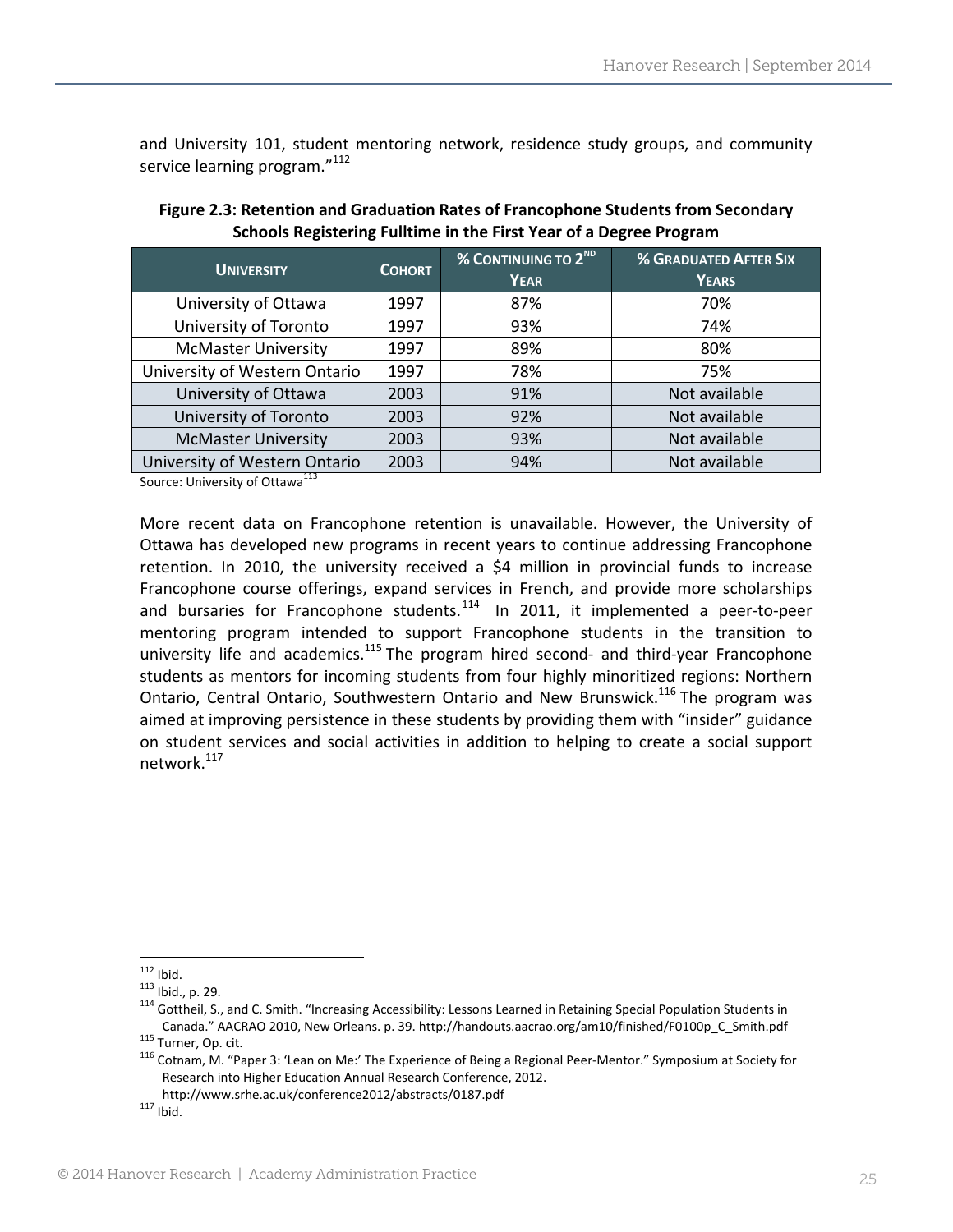### APPENDIX

This appendix provides additional information about Florida State University's (FSU) and Trent University strategies for retaining students.

#### **Figure A.1: FSU's Ten Elements for Sustained Retention Programs**

|    | <b>10 IMPORTANT ELEMENTS FOR RETENTION</b>                                                                                                                                                                                                                                                                                                                                                                                                                                                                                                                                                                                                                                                                                                                                                               |
|----|----------------------------------------------------------------------------------------------------------------------------------------------------------------------------------------------------------------------------------------------------------------------------------------------------------------------------------------------------------------------------------------------------------------------------------------------------------------------------------------------------------------------------------------------------------------------------------------------------------------------------------------------------------------------------------------------------------------------------------------------------------------------------------------------------------|
| 1. | Develop a "map" of course schedules by term for every major with the critical courses<br>highlighted. If a student does not successfully complete a critical course in the term<br>recommended, place a registration hold. Require the student to meet with an advisor to find out<br>what happened and take appropriate action to ensure the student understands how to proceed.<br>For example, if an accounting major has not completed calculus by the end of the first year, it is<br>unlikely that the student can complete the degree in a reasonable amount of time. Part of the<br>conversation with the advisor may well involve looking for an alternate major that might better<br>suit the student's strengths and provide a viable alternative for reaching the student's career<br>goals. |
| 2. | Establish an automated contact system (email, Twitter, Facebook or other social media) to<br>reach every student and let each one know that the institution is monitoring his or her<br>progress. Send a congratulatory note to students who do well or improve and a note asking if<br>everything is OK to any student who drops as little as 0.25 in their grade point average.<br>Additional intervention is necessary for any student who falls below a 2.0, but that is a higher<br>cost action that will be addressed later.                                                                                                                                                                                                                                                                       |
| 3. | Move academic advisors to the students and develop a structure that fosters professionalism<br>and accountability among advisors. A log of student contacts by time of day and day of week will<br>reveal that few students seek out advisors between 8:00 AM and 11:00 AM. Drop-in advising<br>should be made easy by having advisors with afternoon and evening hours available in the<br>library, student union and other sites where students congregate.                                                                                                                                                                                                                                                                                                                                            |
| 4. | Establish Freshman Interest Groups (known by several different names) allowing small groups<br>of students with similar interests to take several classes together along with a small weekly<br>seminar in the topic. With appropriate supervision, high-achieving senior students can lead the<br>seminar and provide inspiring role models for the new students.                                                                                                                                                                                                                                                                                                                                                                                                                                       |
| 5. | Pay attention to where students live. Research shows that students who live on campus for the<br>first year earn higher grades and are retained at higher levels than those who live off campus.<br>Living-Learning Communities offer an even better opportunity to a smaller segment of the on-<br>campus population. Students in these special programs live in the same residence hall and<br>participate in courses and programs that have a common theme. Teaching at least one of the<br>courses in a classroom in the residence hall will further enrich these programs. The result is an<br>even higher level of academic success and retention.                                                                                                                                                 |
| 6. | Look at course grades. The courses with high percentages of Ds and Fs, particularly those with<br>high enrolment, should be studied. There are national programs to assist with this effort.<br>Encouraging faculty to take attendance is a good idea for all courses but is particularly important<br>in courses with high percentages of Ds and Fs. This is getting easier with so many electronic<br>options available to assist faculty teaching courses with high enrolments.                                                                                                                                                                                                                                                                                                                       |
| 7. | Survey students who choose to leave the university prior to graduation and take note of their<br>academic performance. Retention can be an issue for high-achieving as well as low-performing<br>students and different strategies will be necessary to engage and better meet the needs of all<br>student groups.                                                                                                                                                                                                                                                                                                                                                                                                                                                                                       |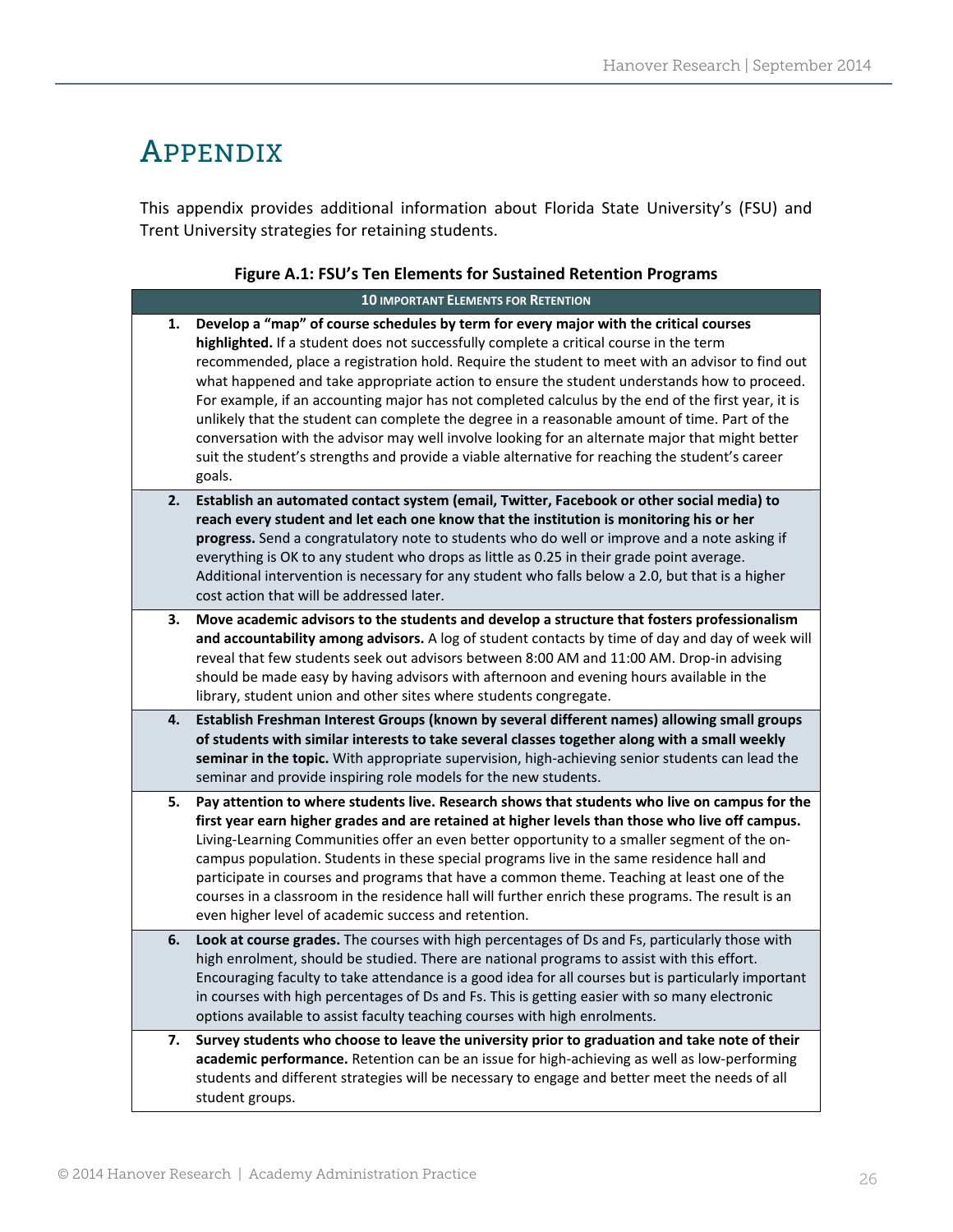- **8. Do not neglect the full range of academic support services available to help engage and retain students.** A great deal can be learned and accomplished by working with student groups, especially student government, since this group often has more resources than the average academic department.
- **9. Be willing to intervene early.** Data shows that without intervention more than half of the students who fall below a 2.0 early in their college experience will drop out. Yet, a relatively low cost mandatory course focusing on study habits, time management, note taking, etc. will significantly reduce attrition.
- **10. Be willing to deploy new approaches.** Coaching has become part of our American culture. Health providers often offer coaching to patients to encourage adherence to a health improvement program. Some professional groups offer coaching to new senior administrators in the field. And there are plenty of ads in the media for life coaches, so it is not surprising that coaching has entered higher education.

Source: FSU<sup>118</sup>

<sup>118</sup> Table text taken verbatim from: "Practical Steps to Improving Retention and Graduation Rates." Op. cit., pp. 5‐9.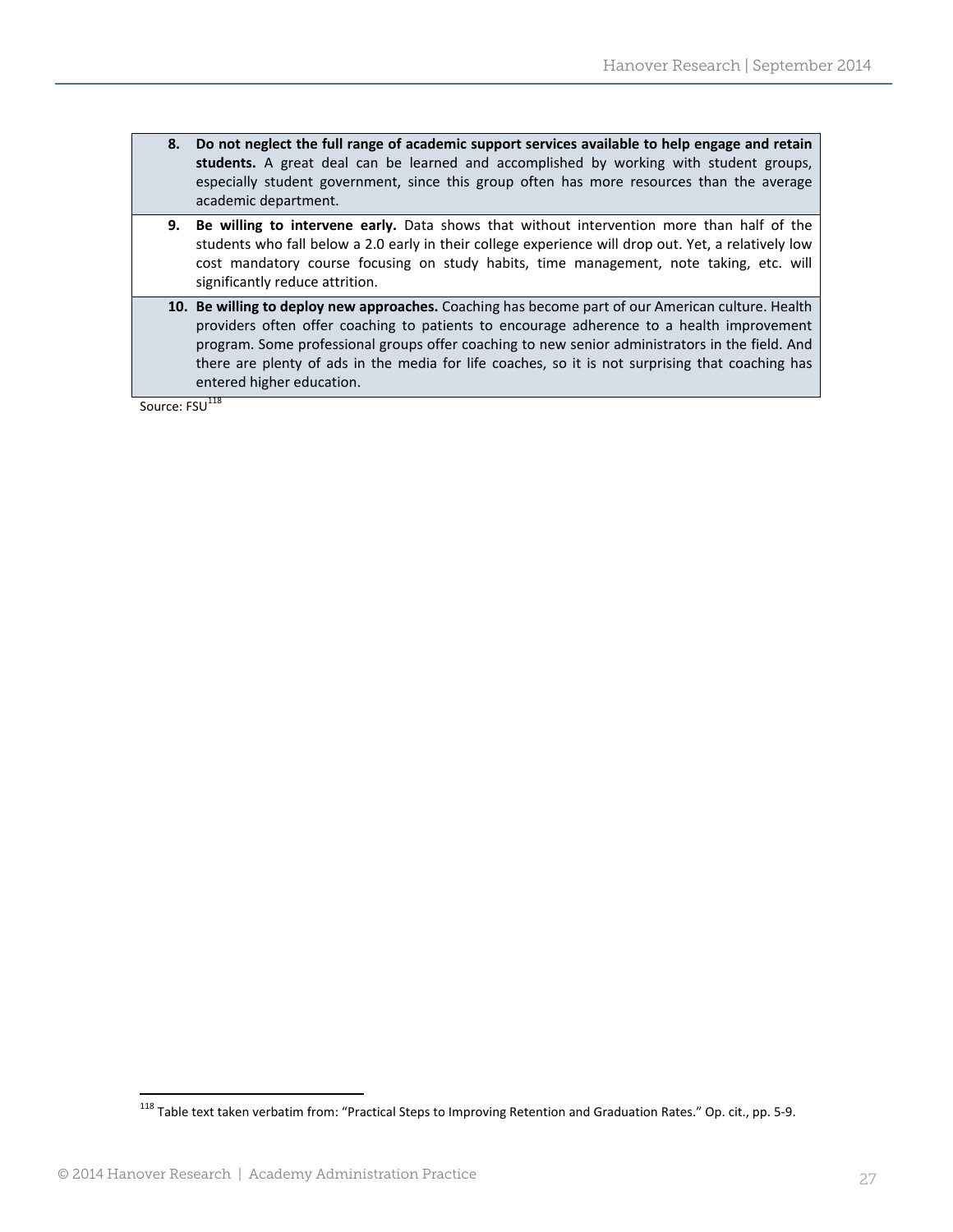In addition to providing ongoing services to students, Trent University identifies specific areas for different units to focus on, as detailed in Figure A.2.

#### **A.2: Trent University Strategic Plan, Student Service Improvement for Retention**

| <b>HEALTH</b>                                                                                                                                                                                                                                                                                                      |
|--------------------------------------------------------------------------------------------------------------------------------------------------------------------------------------------------------------------------------------------------------------------------------------------------------------------|
| Providing increased health information (e.g., a health fair, nutritional advice, peer sex education<br>program).                                                                                                                                                                                                   |
| Revising the Communicable Disease Surveillance and Response Policy.                                                                                                                                                                                                                                                |
| Reviewing of the Privacy and Confidentiality Policy with respect to student health services.                                                                                                                                                                                                                       |
| Adding a fast track clinic to assist with the overflow of student visits (for a total of 14 clinics per<br>week).                                                                                                                                                                                                  |
| <b>CAREER CENTRE</b>                                                                                                                                                                                                                                                                                               |
| Increasing the number of graduating students served.                                                                                                                                                                                                                                                               |
| Increasing the number of first and second year students served.                                                                                                                                                                                                                                                    |
| Enhancing the employer recruitment program for Trent graduates.                                                                                                                                                                                                                                                    |
| Maintaining the number of Trent students employed within six months after graduation at 96% and<br>improving the level at 24 months after graduation from 97% to 98%. (This is a provincial government<br>indicator for funding purposes).                                                                         |
| <b>COLLEGE RESIDENCES</b>                                                                                                                                                                                                                                                                                          |
| Establishing Gzowski College in its new facility.                                                                                                                                                                                                                                                                  |
| Reviewing residence policies and programs to ensure their appropriateness in view of younger aged<br>students.                                                                                                                                                                                                     |
| Increasing residence rooms so as to be able to offer all first year students with a 75% entering<br>average a room in a College and maintain rooms for senior students.                                                                                                                                            |
| Planning new types of college housing to serve a broader range of students.                                                                                                                                                                                                                                        |
| <b>SPECIAL NEEDS</b>                                                                                                                                                                                                                                                                                               |
| Maintaining the 30 hours per student per academic year standard.<br>$\bullet$                                                                                                                                                                                                                                      |
| Maintaining the in-house learning disability assessment service.                                                                                                                                                                                                                                                   |
| Continuing the centralized service for proctoring tests and exams.                                                                                                                                                                                                                                                 |
| Implementing a new policy in response to the Ontarians with Disabilities Act.<br>$\bullet$                                                                                                                                                                                                                         |
| <b>ATHLETICS AND RECREATION</b>                                                                                                                                                                                                                                                                                    |
| In planning the future of Trent Athletics, it is imperative the Department of Athletics, through the<br>$\bullet$<br>Office of Student Affairs and other university offices, explore and develop partnerships internally in<br>the university and externally in the community in search of "win - win" situations. |
| Developing an extensive set of short- and long-term goals for improving facilities, infrastructure,<br>programming, and varsity athletics.                                                                                                                                                                         |

Source: Trent University<sup>119</sup>

<sup>&</sup>lt;sup>119</sup> Taken verbatim (with some modifications to improve readability) from: "A Strategy for Trent University 2007-2014." Op. cit., pp. 11, 32‐33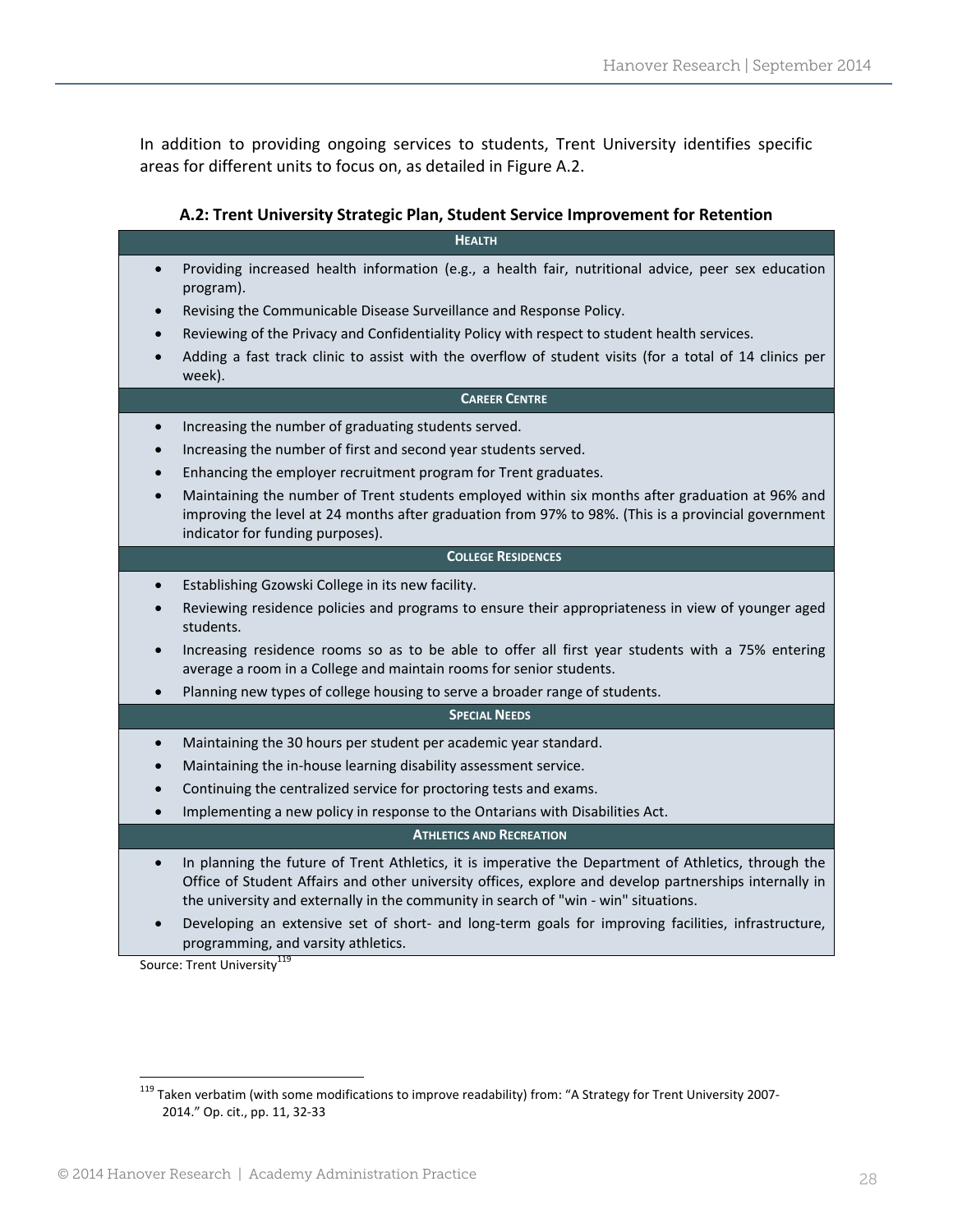# PROJECT EVALUATION FORM

Hanover Research is committed to providing a work product that meets or exceeds partner expectations. In keeping with that goal, we would like to hear your opinions regarding our reports. Feedback is critically important and serves as the strongest mechanism by which we tailor our research to your organization. When you have had a chance to evaluate this report, please take a moment to fill out the following questionnaire.

http://www.hanoverresearch.com/evaluation/index.php

### CAVEAT

The publisher and authors have used their best efforts in preparing this brief. The publisher and authors make no representations or warranties with respect to the accuracy or completeness of the contents of this brief and specifically disclaim any implied warranties of fitness for a particular purpose. There are no warranties which extend beyond the descriptions contained in this paragraph. No warranty may be created or extended by representatives of Hanover Research or its marketing materials. The accuracy and completeness of the information provided herein and the opinions stated herein are not guaranteed or warranted to produce any particular results, and the advice and strategies contained herein may not be suitable for every partner. Neither the publisher nor the authors shall be liable for any loss of profit or any other commercial damages, including but not limited to special, incidental, consequential, or other damages. Moreover, Hanover Research is not engaged in rendering legal, accounting, or other professional services. Partners requiring such services are advised to consult an appropriate professional.